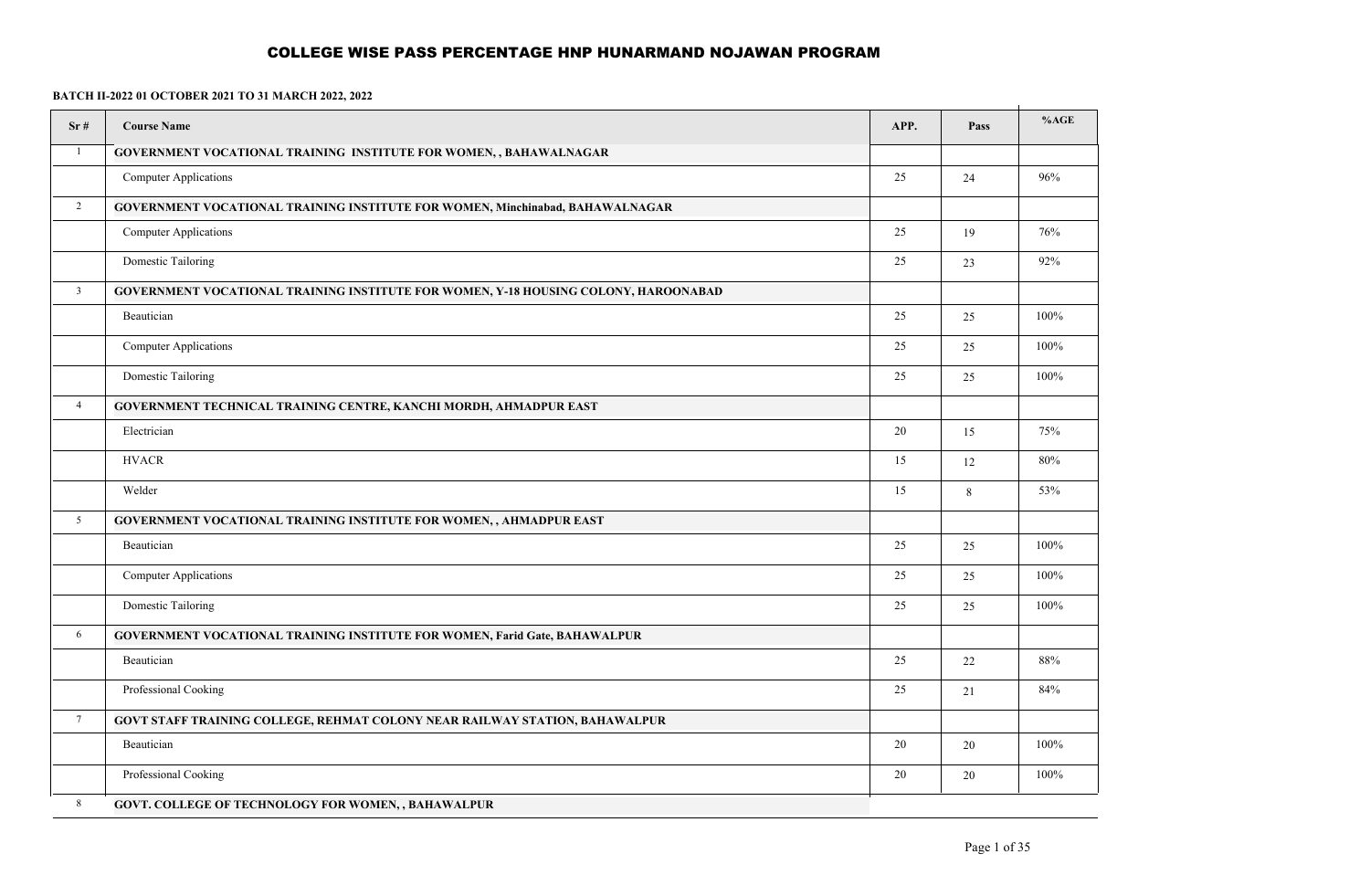| Sr# | <b>Course Name</b>                                                                            | APP. | Pass | %AGE   |
|-----|-----------------------------------------------------------------------------------------------|------|------|--------|
|     | <b>Computer Applications</b>                                                                  | 25   | 25   | 100%   |
| 9   | GOVT. VOCATIONAL TRAINING INSTITUTE FOR WOMEN (RMGTC), Opposite G.P.O, Farid Gate, BAHAWALPUR |      |      |        |
|     | Beautician                                                                                    | 40   | 37   | 93%    |
|     | Fashion Design                                                                                | 20   | 17   | 85%    |
| 10  | GOVERNMENT VOCATIONAL TRAINING INSTITUTE FOR WOMEN, Jalandhar Colony, HASILPUR                |      |      |        |
|     | Beautician                                                                                    | 20   | 17   | 85%    |
|     | Fashion Design                                                                                | 20   | 15   | 75%    |
|     | Domestic Tailoring                                                                            | 20   | 14   | 70%    |
| 11  | GOVT. TECHNICAL TRAINING CENTRE, , HASILPUR                                                   |      |      |        |
|     | Electrician                                                                                   | 20   | 16   | 80%    |
| 12  | GOVERNMENT TECHNICAL TRAINING CENTRE (FEMALE), , KHAIRPUR TAMEWALI                            |      |      |        |
|     | Beautician                                                                                    | 15   | 12   | $80\%$ |
|     | <b>Computer Applications</b>                                                                  | 15   | 15   | 100%   |
|     | Domestic Tailoring                                                                            | 15   | 11   | 73%    |
| 13  | GOVT. TECHNICAL TRAINING CENTRE (MALE), , KHAIRPUR TAMEWALI                                   |      |      |        |
|     | <b>Computer Applications</b>                                                                  | 15   | 15   | 100%   |
|     | Electrician                                                                                   | 15   | 14   | 93%    |
|     | Motor Winder                                                                                  | 15   | 13   | 87%    |
| 14  | GOVERNMENT VOCATIONAL TRAINING INSTITUTE FOR WOMAN, YAZMAN, YAZMAN                            |      |      |        |
|     | Beautician                                                                                    | 25   | 25   | 100%   |
|     | <b>Computer Applications</b>                                                                  | 25   | 25   | 100%   |
|     | <b>Fashion Design</b>                                                                         | 25   | 25   | 100%   |
| 15  | <b>GOVT. TECHNICAL TRAINING CENTER, NEAR NADRA OFFICE, YAZMAN</b>                             |      |      |        |
|     | Electrician                                                                                   | 20   | 20   | 100%   |
|     |                                                                                               |      |      |        |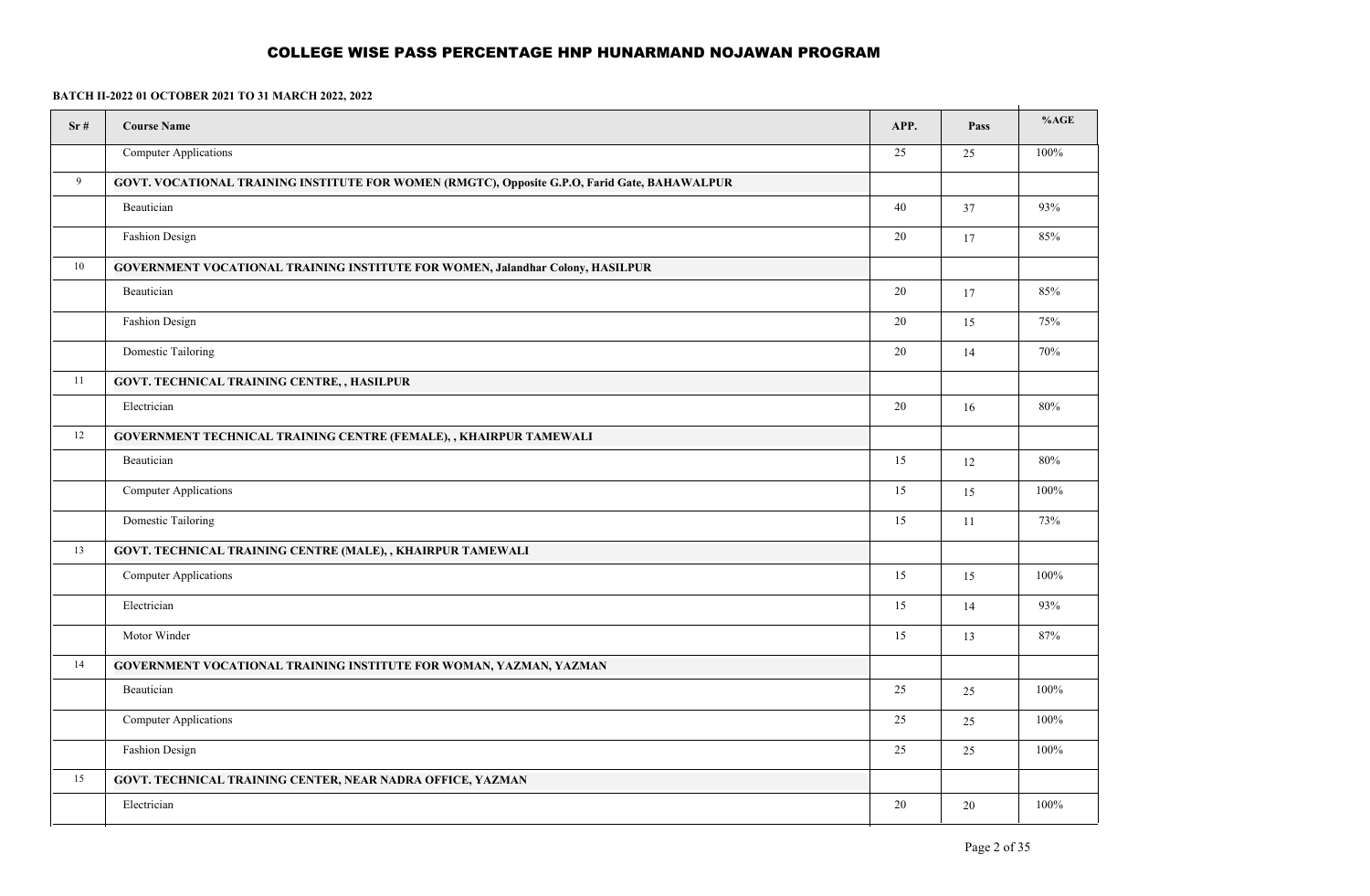| Sr# | <b>Course Name</b>                                                                       | APP.   | Pass | %AGE   |
|-----|------------------------------------------------------------------------------------------|--------|------|--------|
|     | Welder                                                                                   | 15     | 15   | 100%   |
|     | Machinist                                                                                | 15     | 15   | 100%   |
| 16  | GOVERNMENT TECHNICAL TRAINING CENTER (MALE), DARYA KHAN, BHAKKAR                         |        |      |        |
|     | <b>Computer Applications</b>                                                             | 25     | 23   | 92%    |
|     | Electrician                                                                              | 20     | 20   | 100%   |
|     | Welder                                                                                   | 12     | 9    | 75%    |
| 17  | <b>GOVERNMENT VOCATIONAL TRAINING INSTITUTE FOR WOMEN, Club Road Mandi Town, BHAKKAR</b> |        |      |        |
|     | Beautician                                                                               | 25     | 23   | $92\%$ |
|     | <b>Computer Applications</b>                                                             | 15     | 15   | 100%   |
|     | Domestic Tailoring                                                                       | 15     | 15   | 100%   |
| 18  | GOVT. COLLEGE OF TECHNOLOGY, , BHAKKAR                                                   |        |      |        |
|     | <b>Computer Applications</b>                                                             | 25     | 25   | 100%   |
| 19  | GOVT. TECHNICAL TRAINING CENTER (ABAD), NEAR PAYALA CHOWK MADNI TOWN, BHAKKAR            |        |      |        |
|     | Computer Applications                                                                    | 25     | 24   | 96%    |
|     | Electrician                                                                              | $20\,$ | 17   | 85%    |
|     | Welder                                                                                   | 15     | 10   | 67%    |
| 20  | GOVT. TECHNICAL TRAINING CENTRE BOYS, JANDAN WALA, BHAKKAR                               |        |      |        |
|     | <b>Computer Applications</b>                                                             | 30     | 28   | 93%    |
|     | Electrician                                                                              | 15     | 14   | 93%    |
| 21  | GOVERNMENT VOCATIONAL TRAINING INSTITUTE FOR WOMEN, OLD BHAKKAR ROAD, DARYA KHAN         |        |      |        |
|     | Beautician                                                                               | 25     | 25   | 100%   |
|     | <b>Computer Applications</b>                                                             | 20     | 20   | 100%   |
|     | Domestic Tailoring                                                                       | 16     | 16   | 100%   |
| 22  | GOVERNMENT TECHNICAL TRAINING CENTER (MALE), , KALUR KOT                                 |        |      |        |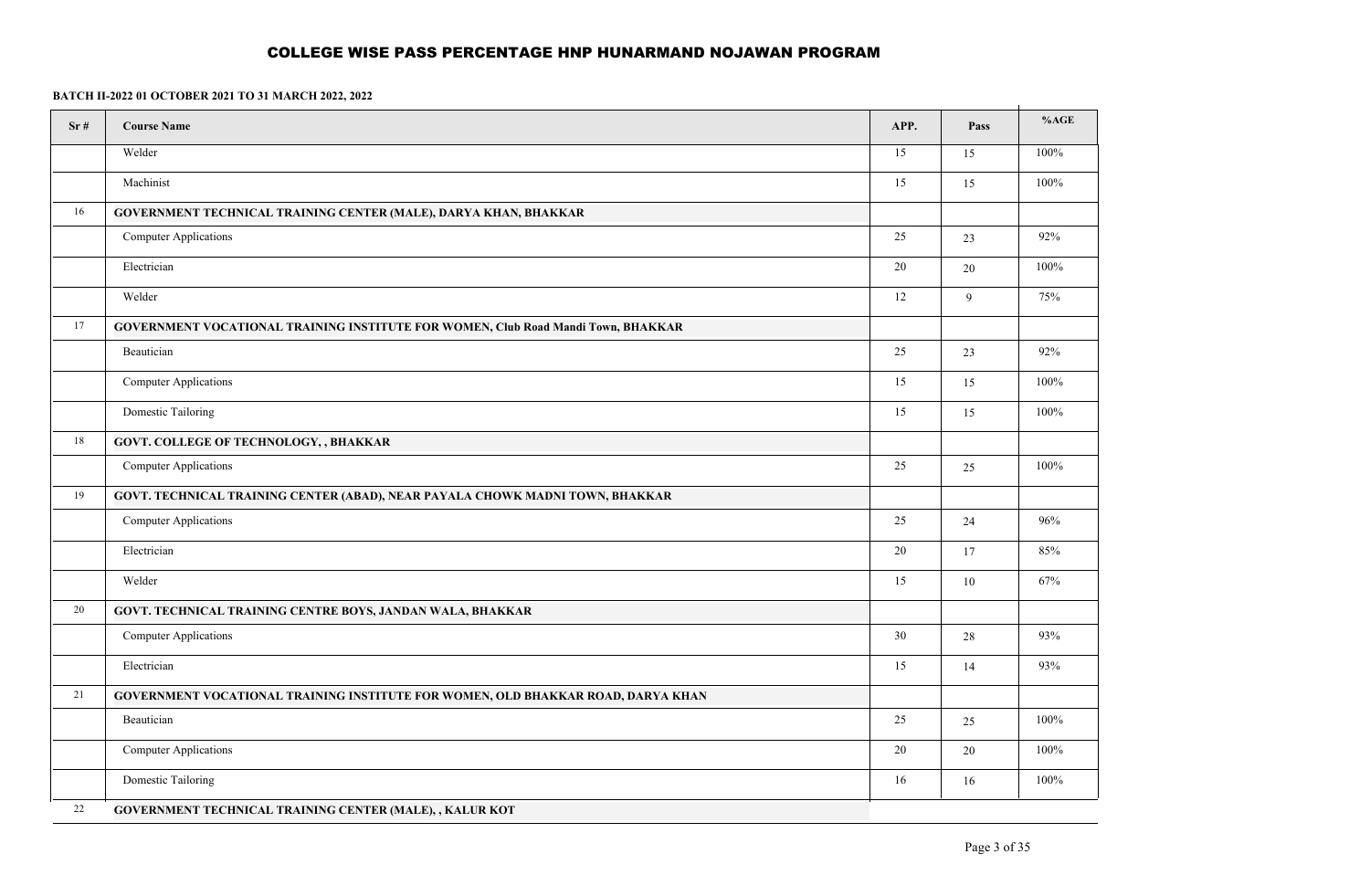| Sr# | <b>Course Name</b>                                                                                          | APP.            | Pass   | %AGE |
|-----|-------------------------------------------------------------------------------------------------------------|-----------------|--------|------|
|     | <b>Tractor Operator</b>                                                                                     | $\overline{25}$ | 22     | 88%  |
| 23  | GOVT. VOCATIONAL TRAINING INSTITUTE FOR WOMEN, , MANKERA                                                    |                 |        |      |
|     | Beautician                                                                                                  | $20\,$          | $16\,$ | 80%  |
|     | <b>Computer Applications</b>                                                                                | 20              | 17     | 85%  |
|     | Domestic Tailoring                                                                                          | 20              | 17     | 85%  |
| 24  | GOVERNMENT TECHNICAL TRAINING CENTRE MALE, MAIN SARGODHA ROAD VPO KALLAR KAHAR DISTRICT<br>CHAKWAL, CHAKWAL |                 |        |      |
|     | <b>Computer Applications</b>                                                                                | $20\,$          | 20     | 100% |
|     | Electrician                                                                                                 | 20              | 20     | 100% |
| 25  | GOVERNMENT VOCATIONAL TRAINING INSTITUTE FOR WOMEN, CAMP OFFICE DHUDIAL, CHAKWAL                            |                 |        |      |
|     | Beautician                                                                                                  | $20\,$          | $20\,$ | 100% |
|     | Computer Applications                                                                                       | 20              | $20\,$ | 100% |
|     | Domestic Tailoring                                                                                          | 20              | 20     | 100% |
| 26  | GOVERNMENT VOCATIONAL TRAINING INSTITUTE FOR WOMEN, TEHSIL CHOWK, CHAKWAL                                   |                 |        |      |
|     | Beautician                                                                                                  | 50              | 48     | 96%  |
|     | <b>Computer Applications</b>                                                                                | $20\,$          | 20     | 100% |
|     | Professional Cooking                                                                                        | 20              | 19     | 95%  |
|     | Fashion Design                                                                                              | 20              | 19     | 95%  |
|     | Domestic Tailoring                                                                                          | 20              | 20     | 100% |
| 27  | GOVERNMENT VOCATIONAL TRAINING INSTITUTE FOR WOMEN, MULHAL MUGHLAN, CHAKWAL                                 |                 |        |      |
|     | Beautician                                                                                                  | 25              | 19     | 76%  |
|     | <b>Computer Applications</b>                                                                                | 25              | 22     | 88%  |
|     | <b>Domestic Tailoring</b>                                                                                   | 18              | $10\,$ | 56%  |
| 28  | GOVT. TECHNICAL TRAINING INSTITUTE (BOYS), , CHAKWAL                                                        |                 |        |      |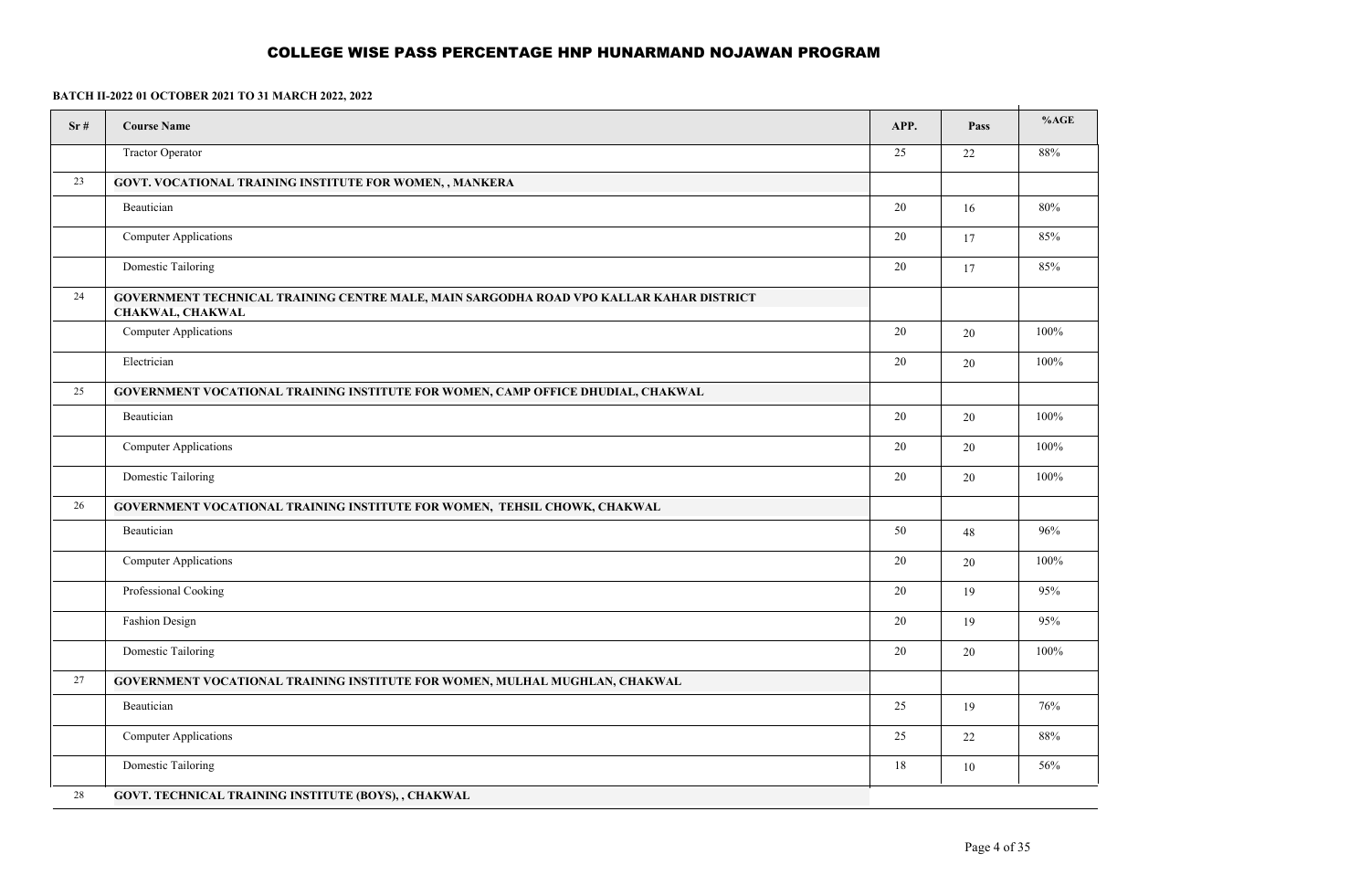| Sr# | <b>Course Name</b>                                                                  | APP. | Pass   | %AGE    |
|-----|-------------------------------------------------------------------------------------|------|--------|---------|
|     | Autocad                                                                             | 20   | 19     | 95%     |
| 29  | GOVERNMENT TECHNICAL TRAINING CENTRE FEMALE, NOOR PUR, KALLAR KAHAR                 |      |        |         |
|     | Beautician                                                                          | 20   | 20     | 100%    |
|     | Computer Applications                                                               | 20   | 17     | 85%     |
|     | Domestic Tailoring                                                                  | 20   | 14     | 70%     |
| 30  | GOVERNMENT VOCATIONAL TRAINING INSTITUTE FOR WOMEN, , LAWA                          |      |        |         |
|     | Beautician                                                                          | 23   | 19     | 83%     |
|     | Domestic Tailoring                                                                  | 27   | 18     | 67%     |
| 31  | AGRICULTURAL MACHINERY TRAINING SCHOOL,, PINDI ROAD,, TALAGANG                      |      |        |         |
|     | <b>Tractor Operator</b>                                                             | 20   | 18     | 90%     |
|     | Auto Electrician                                                                    | 20   | $20\,$ | $100\%$ |
| 32  | GOVERNMENT TECHNICAL TRAINING CENTRE, OPPOSITE JINNAH PARK, TALAGANG                |      |        |         |
|     | <b>Computer Applications</b>                                                        | 33   | 33     | 100%    |
|     | Electrician                                                                         | 32   | $32\,$ | $100\%$ |
|     | Motor Cycle Mechanic                                                                | 20   | $20\,$ | 100%    |
| 33  | GOVT. VOCATIONAL TRAINING INSTITUTE FOR WOMEN, NEAR WAPDA HOUSE,, TALAGANG          |      |        |         |
|     | Beautician                                                                          | 20   | $20\,$ | 100%    |
|     | <b>Computer Applications</b>                                                        | 20   | 20     | 100%    |
|     | Fabric Printing                                                                     | 20   | 20     | 100%    |
|     | Fashion Design                                                                      | 20   | 20     | 100%    |
|     | Domestic Tailoring                                                                  | 20   | $20\,$ | 100%    |
| 34  | GOVERNMENT TECHNICAL TRAINING CENTRE, Near National Bank Thata Musa Branch, BHAWANA |      |        |         |
|     | <b>Computer Applications</b>                                                        | 20   | $18\,$ | 90%     |
|     | Motor Cycle Mechanic                                                                | 10   | 10     | 100%    |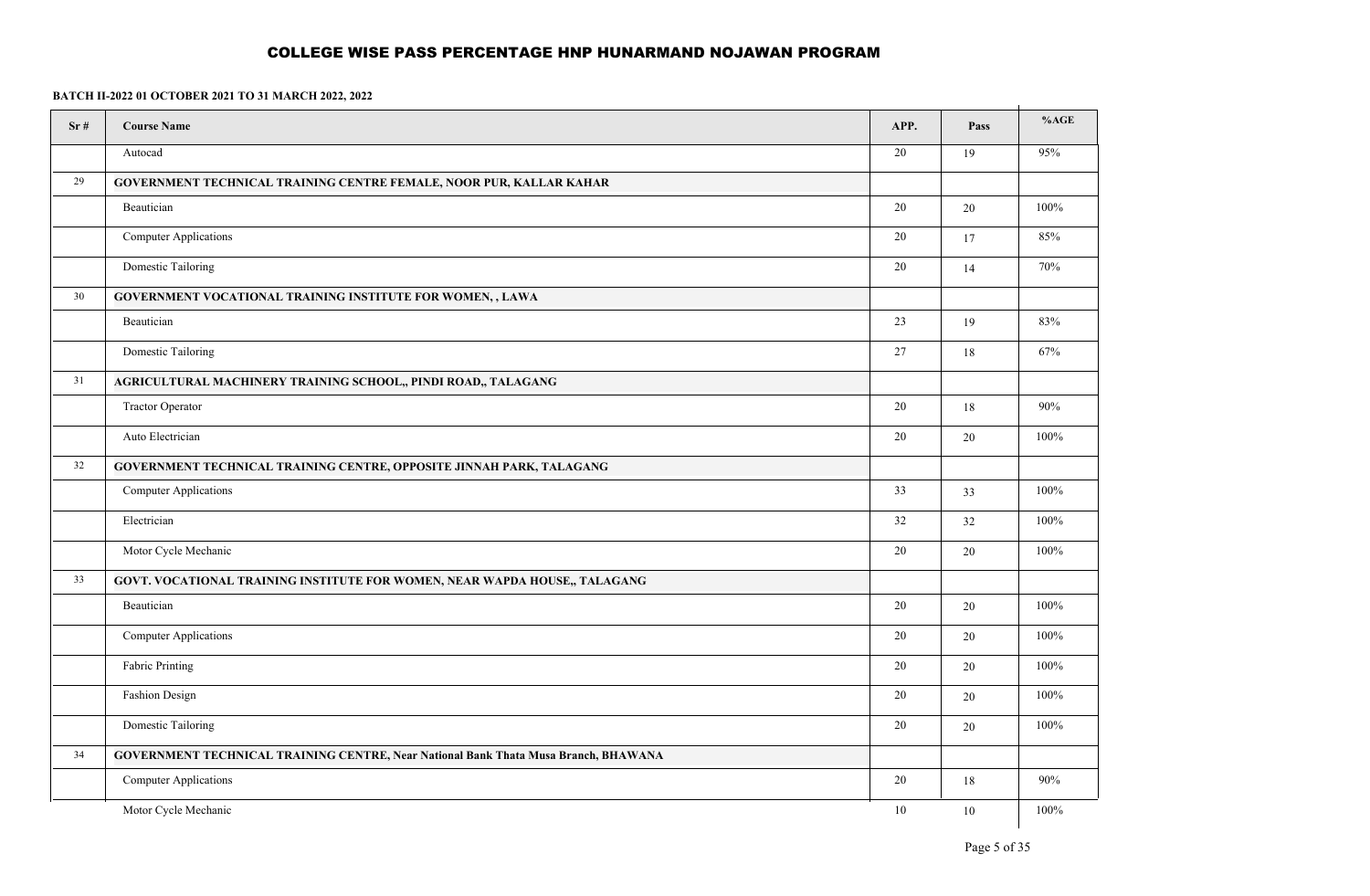| Sr# | <b>Course Name</b>                                                                           | APP.   | Pass   | %AGE   |
|-----|----------------------------------------------------------------------------------------------|--------|--------|--------|
|     | Motor Winder                                                                                 | 15     | 15     | 100%   |
| 35  | GOVT. TECHNICAL TRAINING CENTER (FOR WOMEN), , BHAWANA                                       |        |        |        |
|     | Beautician                                                                                   | 25     | 22     | 88%    |
|     | <b>Computer Applications</b>                                                                 | 25     | $22\,$ | 88%    |
|     | Fashion Design                                                                               | 15     | 15     | 100%   |
|     | Domestic Tailoring                                                                           | 25     | $22\,$ | $88\%$ |
| 36  | GOVERNMENT VOCATIONAL TRAINING INSTITUTE FOR WOMEN, Mohallah Raji Wala Chiniot, CHINIOT      |        |        |        |
|     | Beautician                                                                                   | 30     | 30     | 100%   |
|     | Professional Cooking                                                                         | 40     | $40\,$ | 100%   |
|     | Autocad                                                                                      | 25     | 25     | 100%   |
|     | Industrial Stitching Machine Operator (For Denim)                                            | 25     | 25     | 100%   |
| 37  | GOVT. TECHNICAL TRAINING CENTER (MALE), MUHAMMADI SHAREEF, CHINIOT                           |        |        |        |
|     | Computer Applications                                                                        | 25     | 25     | 100%   |
|     | Electrician                                                                                  | 25     | 21     | 84%    |
|     | $\mbox{HVACR}$                                                                               | $25\,$ | $20\,$ | 80%    |
| 38  | AGRICULTURE MACHINERY TRAINING SCHOOL, Near Circuit House D.G.K, DERA GHAZI KHAN             |        |        |        |
|     | Electrician                                                                                  | $20\,$ | 20     | 100%   |
|     | Home Appliances Repair                                                                       | 20     | 20     | 100%   |
|     | <b>Tractor Operator</b>                                                                      | $20\,$ | 19     | 95%    |
| 39  | GOVERNMENT TECHNICAL TRAINING CENTRE, Near Zarai Taraqiati Bank, Kot Chutta, DERA GHAZI KHAN |        |        |        |
|     | <b>Computer Applications</b>                                                                 | 20     | 20     | 100%   |
|     | Welder                                                                                       | 20     | $18\,$ | 90%    |
|     | Autocad                                                                                      | 20     | 20     | 100%   |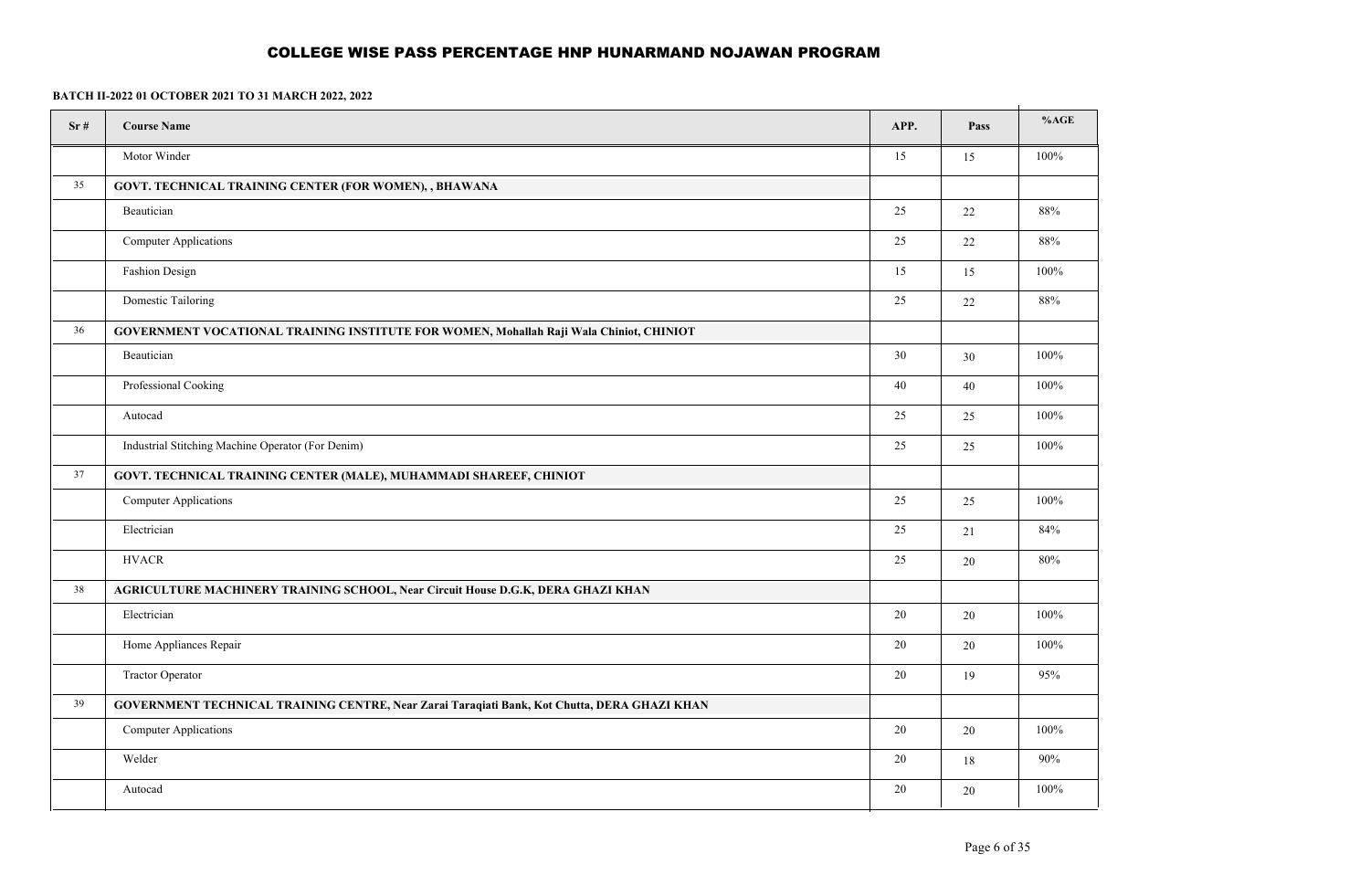| Sr# | <b>Course Name</b>                                                                           | APP.   | Pass   | %AGE   |
|-----|----------------------------------------------------------------------------------------------|--------|--------|--------|
| 40  | GOVERNMENT TECHNICAL TRAINING INSTITUTE, Railway Road, DERA GHAZI KHAN                       |        |        |        |
|     | Home Appliances Repair                                                                       | 20     | $18\,$ | 90%    |
|     | Web Designing                                                                                | 40     | 33     | 83%    |
|     | Autocad                                                                                      | $20\,$ | 17     | 85%    |
|     | Mobile Phone Repairing                                                                       | $20\,$ | 17     | $85\%$ |
| 41  | <b>GOVERNMENT VOCATIONAL TRAINING INSTITUTE FOR WOMEN, Block 9, D.G.K, DERA GHAZI KHAN</b>   |        |        |        |
|     | Beautician                                                                                   | 20     | 20     | 100%   |
|     | Professional Cooking                                                                         | 20     | 20     | 100%   |
|     | Fashion Design                                                                               | $20\,$ | $20\,$ | 100%   |
| 42  | GOVT. TECHNICAL TRAINING CENTRE (FEMALE), FORT MINRO, DERA GHAZI KHAN                        |        |        |        |
|     | Fabric Printing                                                                              | 15     | 15     | 100%   |
|     | Domestic Tailoring                                                                           | $10\,$ | $10\,$ | 100%   |
| 43  | GOVT. TECHNICAL TRAINING CENTRE (MALE), NEAR MASJID AHL-E-HADIS, FORT MINRO, DERA GHAZI KHAN |        |        |        |
|     | Electrician                                                                                  | 15     | 15     | 100%   |
|     | Welder                                                                                       | 15     | 15     | 100%   |
| 44  | GOVT. VOCATIONAL TRAINING INSTITUTE FOR WOMEN, ABAD, DERA GHAZI KHAN                         |        |        |        |
|     | Beautician                                                                                   | 20     | 20     | 100%   |
|     | <b>Computer Applications</b>                                                                 | 20     | 20     | 100%   |
|     | Domestic Tailoring                                                                           | $20\,$ | 17     | 85%    |
| 45  | GOVT. VOCATIONAL TRAINING INSTITUTE FOR WOMEN, VEHOVA, DERA GHAZI KHAN                       |        |        |        |
|     | Beautician                                                                                   | 20     | $20\,$ | 100%   |
|     | Domestic Tailoring                                                                           | 20     | 20     | 100%   |
| 46  | GOVERNMENT VOCATIONAL TRAINING INSTITUTE FOR WOMEN, , TAUNSA SHARIF                          |        |        |        |
|     | Beautician                                                                                   | 38     | 38     | 100%   |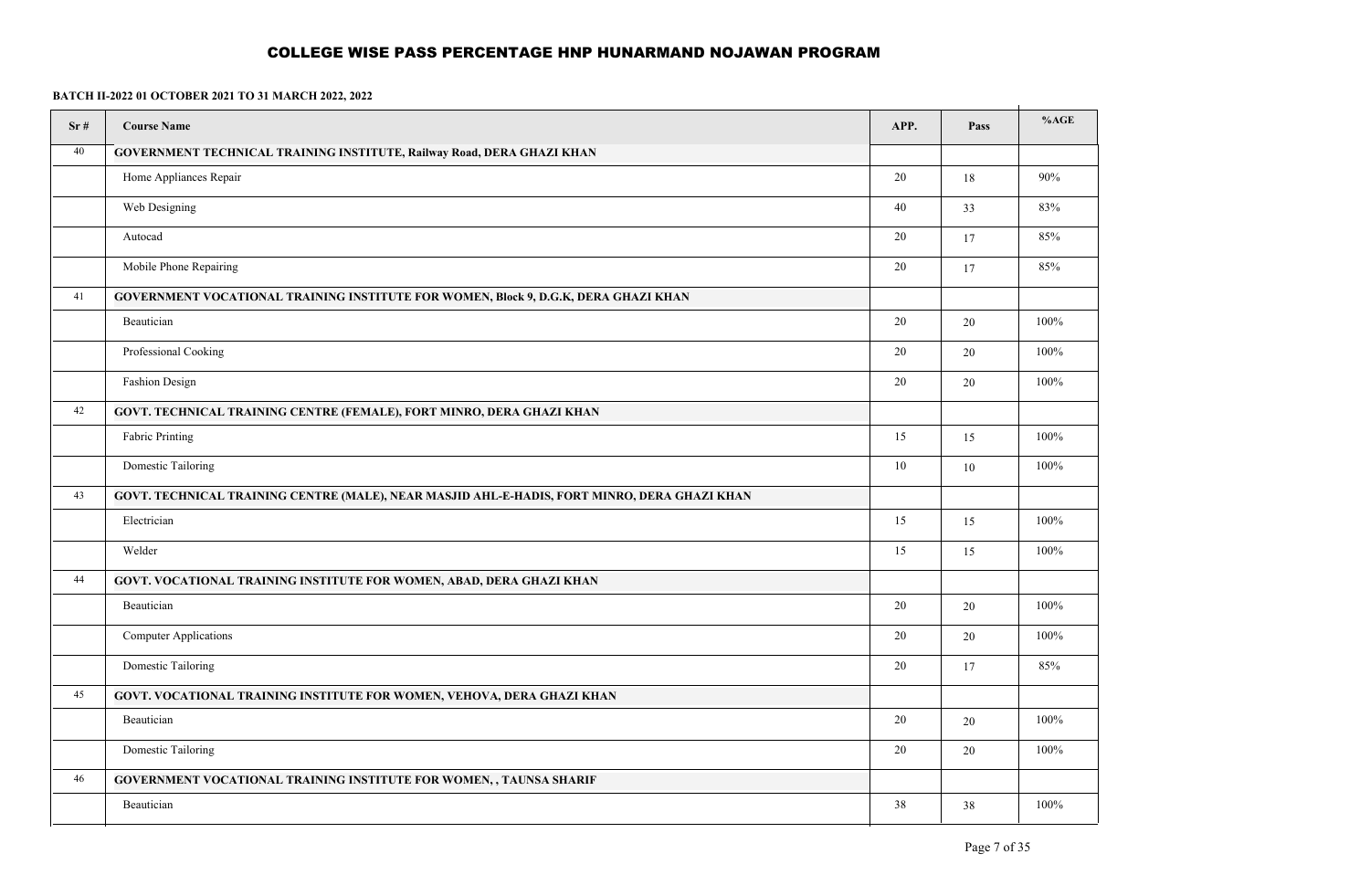| Sr# | <b>Course Name</b>                                                                                           | APP. | Pass             | %AGE  |  |  |
|-----|--------------------------------------------------------------------------------------------------------------|------|------------------|-------|--|--|
|     | <b>Computer Applications</b>                                                                                 | 20   | 20               | 100%  |  |  |
|     | Domestic Tailoring                                                                                           | 20   | 20               | 100%  |  |  |
| 47  | GOVERTNMENT TECHNICAL TRAINING INSTITUTE, 2ND CAMPUS BARTHI NEAR THQ BARTHI JANOOBI, TAUNSA<br><b>SHARIF</b> |      |                  |       |  |  |
|     | Beautician                                                                                                   | 15   | $\mathbf{0}$     | $0\%$ |  |  |
|     | Computer Applications                                                                                        | 15   | $\boldsymbol{0}$ | $0\%$ |  |  |
|     | Electrician                                                                                                  | 15   | 15               | 100%  |  |  |
|     | Plumber                                                                                                      | 15   | 15               | 100%  |  |  |
|     | Solar Photovoltaic (PV) Systems for Power Generation                                                         | 15   | 15               | 100%  |  |  |
|     | Domestic Tailoring                                                                                           | 15   | $\mathbf{0}$     | $0\%$ |  |  |
| 48  | GOVT. TECHNICAL TRAINING CENTER(F), BASTI BUZDAR, TAUNSA SHARIF                                              |      |                  |       |  |  |
|     | Beautician                                                                                                   | 20   | 20               | 100%  |  |  |
|     | Domestic Tailoring                                                                                           | 40   | 40               | 100%  |  |  |
| 49  | GOVT. TECHNICAL TRAINING CENTRE (MALE), , TAUNSA SHARIF                                                      |      |                  |       |  |  |
|     | Electrician                                                                                                  | 20   | 19               | 95%   |  |  |
|     | Autocad                                                                                                      | 20   | 17               | 85%   |  |  |
| 50  | <b>GOVT. VOCATIONAL TRAINING INSTITUTE FOR WOMEN, ABAD, TAUNSA SHARIF</b>                                    |      |                  |       |  |  |
|     | Beautician                                                                                                   | 60   | 60               | 100%  |  |  |
|     | <b>Computer Applications</b>                                                                                 | 20   | 20               | 100%  |  |  |
|     | Domestic Tailoring                                                                                           | 40   | 40               | 100%  |  |  |
| 51  | GOVT. TECHNICAL TRAINING CENTRE (FEMALE), MOHALLA FAIZAN-E-MADINA, CHAK JHUMRA                               |      |                  |       |  |  |
|     | Beautician                                                                                                   | 20   | 19               | 95%   |  |  |
|     | <b>Computer Applications</b>                                                                                 | 25   | 24               | 96%   |  |  |
|     | Fashion Design                                                                                               | 25   | 15               | 60%   |  |  |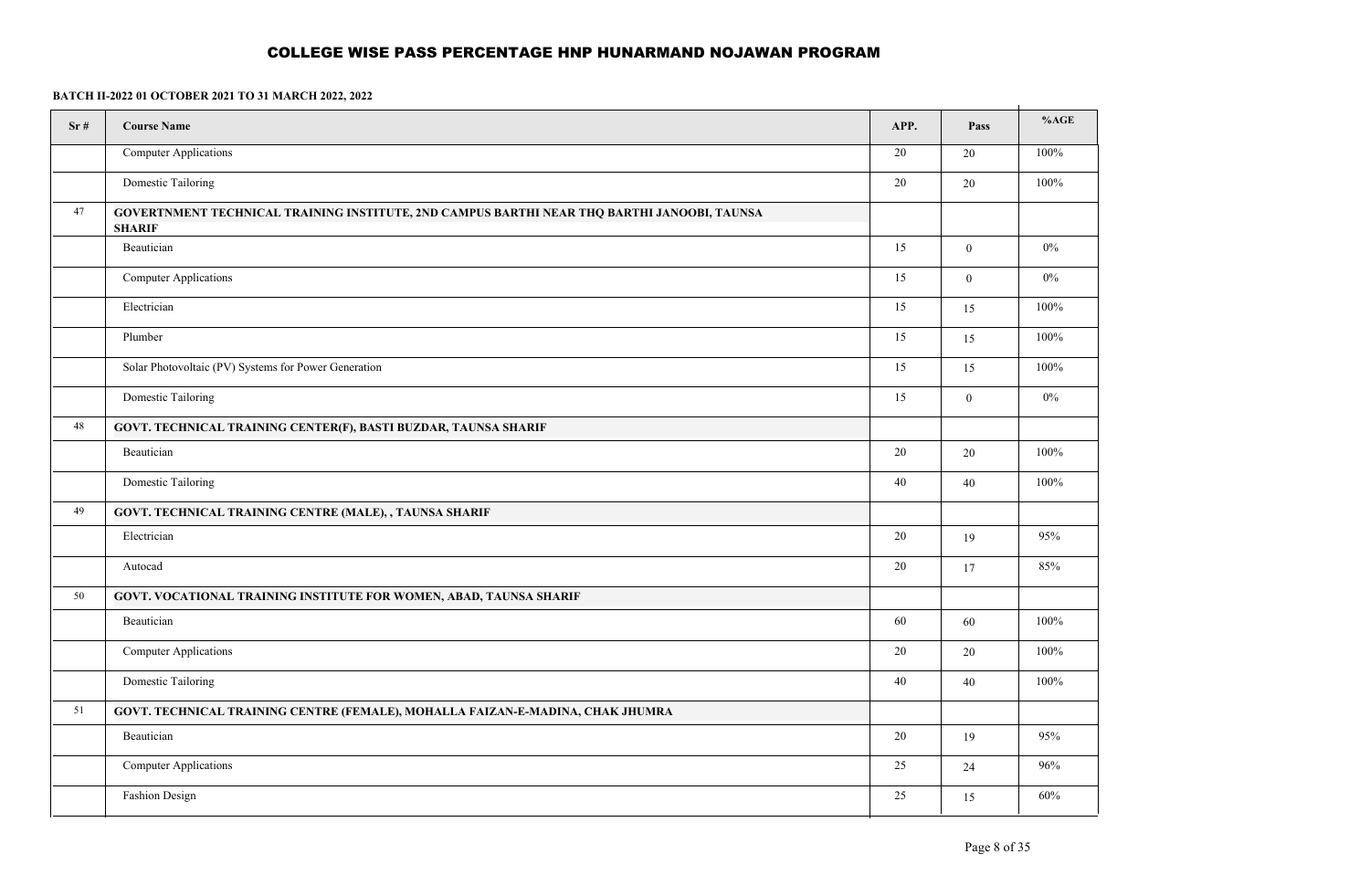| Sr# | <b>Course Name</b>                                                                       | APP. | Pass   | %AGE    |
|-----|------------------------------------------------------------------------------------------|------|--------|---------|
|     | Domestic Tailoring                                                                       | 30   | 20     | 67%     |
| 52  | GOVT. TECHNICAL TRAINING CENTRE (MALE), , CHAK JHUMRA                                    |      |        |         |
|     | <b>Computer Applications</b>                                                             | 15   | 14     | 93%     |
|     | Electrician                                                                              | 20   | $20\,$ | $100\%$ |
|     | Home Appliances Repair                                                                   | 15   | 15     | 100%    |
|     | Motor Cycle Mechanic                                                                     | 15   | 15     | $100\%$ |
| 53  | GOVERNMENT TECHNICAL TRAINING INSTITUTE, Jinnah Colony Road, FAISALABAD                  |      |        |         |
|     | Home Appliances Repair                                                                   | 25   | 23     | 92%     |
|     | <b>HVACR</b>                                                                             | 25   | 24     | 96%     |
|     | Motor Cycle Mechanic                                                                     | 25   | $22\,$ | 88%     |
|     | Civil Surveyor                                                                           | 25   | $22\,$ | 88%     |
|     | Mobile Phone Repairing                                                                   | 25   | $22\,$ | 88%     |
| 54  | <b>GOVERNMENT VOCATIONAL TRAINING INSTITUTE FOR WOMEN, Peoples Colony #1, FAISALABAD</b> |      |        |         |
|     | Beautician                                                                               | 40   | $40\,$ | 100%    |
|     | <b>Computer Applications</b>                                                             | 25   | 25     | 100%    |
|     | Machine Embroidery                                                                       | 25   | $25\,$ | $100\%$ |
|     | Fashion Design                                                                           | 25   | 25     | 100%    |
| 55  | GOVERNMENT VOCATIONAL TRAINING INSTITUTE FOR WOMEN, SAMANABAD, FAISALABAD                |      |        |         |
|     | Beautician                                                                               | 40   | 38     | 95%     |
|     | <b>Computer Applications</b>                                                             | 30   | 29     | 97%     |
|     | Fabric Printing                                                                          | 25   | 23     | 92%     |
|     | Fashion Design                                                                           | 30   | 25     | 83%     |
|     | Domestic Tailoring                                                                       | 55   | $46\,$ | 84%     |
|     |                                                                                          |      |        |         |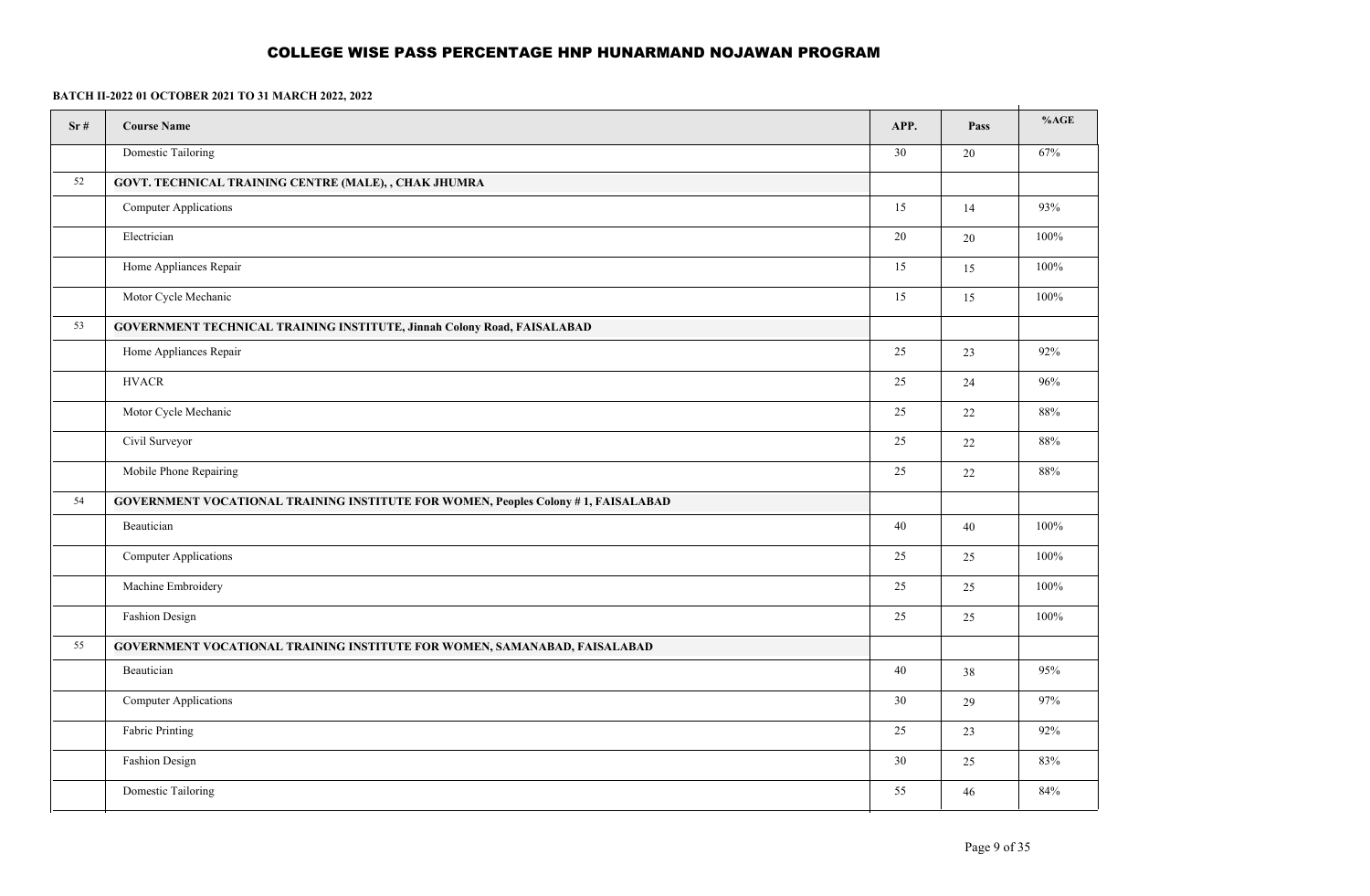| Sr# | <b>Course Name</b>                                                            | APP.   | Pass   | %AGE    |
|-----|-------------------------------------------------------------------------------|--------|--------|---------|
| 56  | GOVT. STAFF TRAINING COLLEGE, PEOPLES COLONY, FAISALABAD                      |        |        |         |
|     | Computer Applications                                                         | $20\,$ | 20     | 100%    |
|     | Electrician                                                                   | 20     | 20     | 100%    |
|     | Professional Cooking                                                          | 80     | 68     | 85%     |
|     | Autocad                                                                       | 40     | 40     | 100%    |
|     | Civil Surveyor                                                                | 20     | $20\,$ | 100%    |
| 57  | GOVT. TECHNICAL TRAINING CENTRE, , KHURRIANWALA                               |        |        |         |
|     | Computer Applications                                                         | 20     | $20\,$ | 100%    |
|     | Electrician                                                                   | 20     | 19     | 95%     |
|     | Motor Cycle Mechanic                                                          | 15     | 15     | $100\%$ |
| 58  | <b>GOVERNMENT TECHNICAL TRAINING CENTRE, 469 GB, SAMMUNDRI</b>                |        |        |         |
|     | Computer Applications                                                         | 20     | 19     | 95%     |
|     | Electrician                                                                   | 20     | 15     | 75%     |
|     | <b>HVACR</b>                                                                  | 20     | 13     | 65%     |
| 59  | <b>GOVERNMENT VOCATIONAL TRAINING INSTITUTE FOR WOMEN, 468 GB, SAMMUNDRI</b>  |        |        |         |
|     | Beautician                                                                    | 25     | 23     | 92%     |
|     | Web Designing                                                                 | 25     | 17     | 68%     |
|     | Domestic Tailoring                                                            | 30     | 20     | 67%     |
| 60  | GOVERNMENT VOCATIONAL TRAINING INSTITUTE FOR WOMEN, 469 GB, SAMMUNDRI         |        |        |         |
|     | Beautician                                                                    | 25     | 24     | 96%     |
|     | <b>Computer Applications</b>                                                  | 25     | 24     | 96%     |
|     | Fashion Design                                                                | 17     | 13     | 76%     |
| 61  | GOVT. TECHNICAL TRAINING CENTRE, GOJRA ROAD NEAR GENERAL BUS STAND, SAMMUNDRI |        |        |         |
|     | Computer Applications                                                         | 25     | $25\,$ | $100\%$ |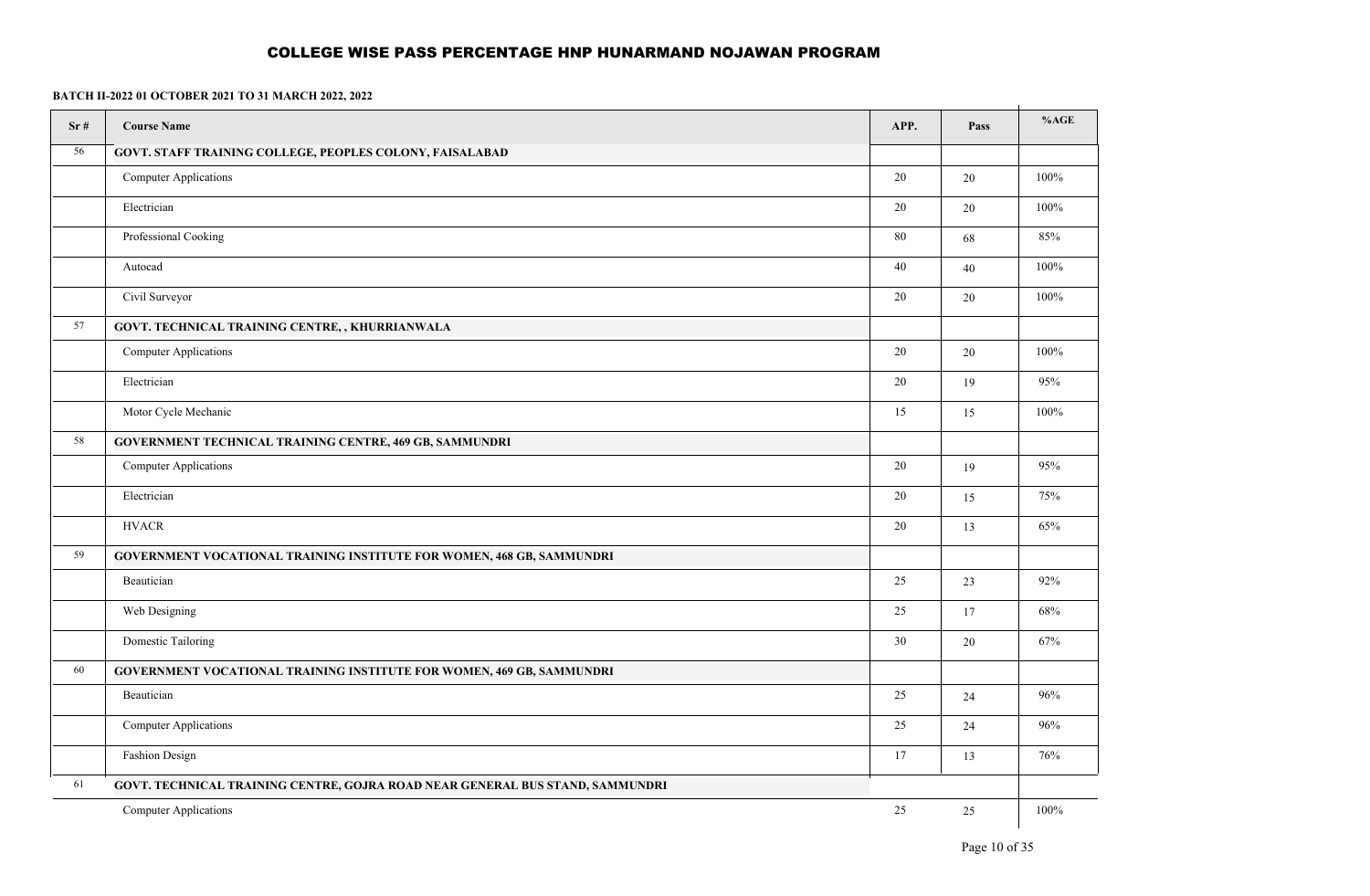| Sr# | <b>Course Name</b>                                                                    | APP.   | Pass   | %AGE |  |
|-----|---------------------------------------------------------------------------------------|--------|--------|------|--|
|     | Electrician                                                                           | 25     | 22     | 88%  |  |
|     | <b>HVACR</b>                                                                          | 25     | $22\,$ | 88%  |  |
| 62  | GOVT. TECHNICAL TRAINING INSTITUTE, CHAK NO.465 GB, FAISALABAD ROAD, SAMMUNDRI        |        |        |      |  |
|     | <b>Computer Applications</b>                                                          | 25     | 25     | 100% |  |
|     | Electrician                                                                           | 25     | 18     | 72%  |  |
|     | Autocad                                                                               | 25     | 19     | 76%  |  |
| 63  | GOVERNMENT TECHNICAL TRAINING CENTRE (F), MAIN ROAD MUMTAZABAD, TANDLIANWALA          |        |        |      |  |
|     | Beautician                                                                            | 25     | 25     | 100% |  |
|     | <b>Computer Applications</b>                                                          | 20     | 20     | 100% |  |
|     | Domestic Tailoring                                                                    | 24     | 24     | 100% |  |
| 64  | GOVT. TECHNICAL TRAINING CENTRE (MALE), P-197 BENZIR CHOWK IQBAL COLONY, TANDLIANWALA |        |        |      |  |
|     | Home Appliances Repair                                                                | $20\,$ | 20     | 100% |  |
|     | Ups Repair And Maintenance                                                            | 20     | 14     | 70%  |  |
| 65  | GOVERNMENT TECHNICAL TRAINING INSTITUTE, Pasroor Road, GUJRANWALA                     |        |        |      |  |
|     | Electrician                                                                           | 48     | 43     | 90%  |  |
|     | <b>HVACR</b>                                                                          | 53     | 50     | 94%  |  |
|     | Mobile Phone Repairing                                                                | $40\,$ | 33     | 83%  |  |
| 66  | GOVERNMENT VOCATIONAL TRAINING INSTITUTE FOR WOMEN, BIG CIVIL LINES, GUJRANWALA       |        |        |      |  |
|     | Beautician                                                                            | 110    | 110    | 100% |  |
|     | <b>Computer Applications</b>                                                          | 55     | 55     | 100% |  |
|     | Professional Cooking                                                                  | 37     | 37     | 100% |  |
|     | Fashion Design                                                                        | 36     | 36     | 100% |  |
|     | Domestic Tailoring                                                                    | 40     | 40     | 100% |  |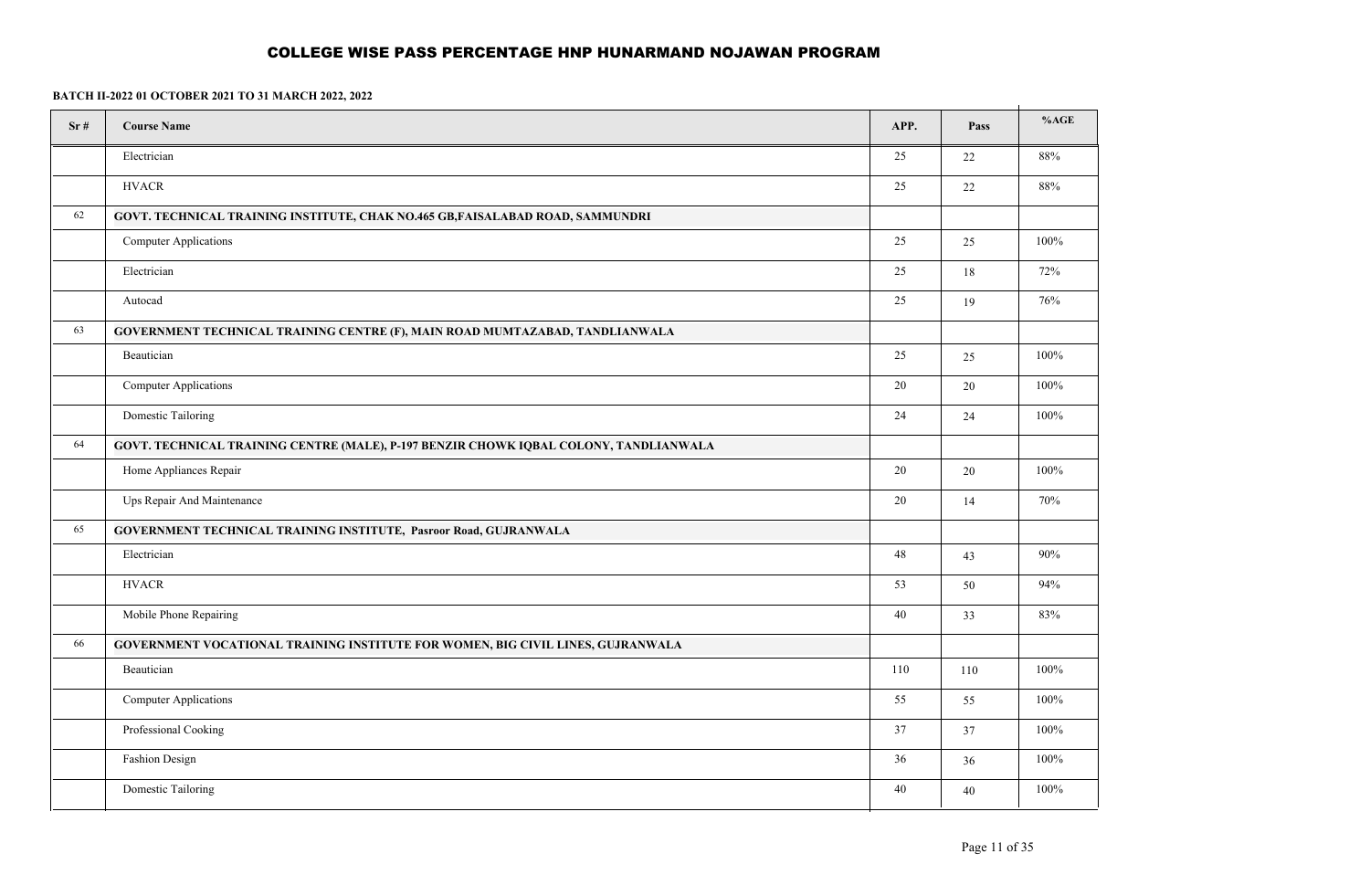| Sr# | <b>Course Name</b>                                                                                                    | APP.   | Pass | %AGE |
|-----|-----------------------------------------------------------------------------------------------------------------------|--------|------|------|
| 67  | GOVT VOCATIONAL TRAINING INTITUTE FOR WOMEN, RAHWALI, GUJRANWALA                                                      |        |      |      |
|     | Beautician                                                                                                            | 72     | 72   | 100% |
|     | <b>Computer Applications</b>                                                                                          | $22\,$ | 22   | 100% |
|     | Domestic Tailoring                                                                                                    | 36     | 33   | 92%  |
| 68  | GOVT. TECHNICAL TRAINING CENTRE (BOYS), MAIN BAZAAR ROAD NEAR GOVT. HIGH SCHOOL NO.1, QILA DIDAR<br>SINGH, GUJRANWALA |        |      |      |
|     | Computer Applications                                                                                                 | 25     | 25   | 100% |
|     | <b>HVACR</b>                                                                                                          | 23     | 23   | 100% |
| 69  | LIGHT ENGINEERING SERVICE CENTRE, SMALL INDUSTRIES ESTATE NO.1, G.T ROAD,, GUJRANWALA                                 |        |      |      |
|     | Web Designing                                                                                                         | 25     | 22   | 88%  |
|     | CNC Programming Setup & Operations                                                                                    | 25     | 20   | 80%  |
|     | Graphic Designer                                                                                                      | 25     | 20   | 80%  |
| 70  | GOVERNMENT VOCATIONAL TRAINING INSTITUTE FOR WOMEN, , NAUSHERA VIRKAN                                                 |        |      |      |
|     | Professional Cooking                                                                                                  | 35     | 34   | 97%  |
|     | Domestic Tailoring                                                                                                    | 55     | 52   | 95%  |
| 71  | GOVERNMENT VOCATIONAL TRAINING INSTITUTE FOR WOMEN, CIRCULAR ROAD, WAZIRABAD                                          |        |      |      |
|     | Beautician                                                                                                            | 70     | 70   | 100% |
|     | Fashion Design                                                                                                        | 15     | 15   | 100% |
|     | Domestic Tailoring                                                                                                    | 25     | 25   | 100% |
| 72  | GOVERNMENT VOCATIONAL TRAINING INSTITUTE FOR WOMEN, JALAL PUR JATTAN ROAD, GUJRAT                                     |        |      |      |
|     | Beautician                                                                                                            | 55     | 50   | 91%  |
|     | <b>Computer Applications</b>                                                                                          | 24     | 19   | 79%  |
|     | Professional Cooking                                                                                                  | 32     | 32   | 100% |
|     | Fashion Design                                                                                                        | 29     | 28   | 97%  |
|     |                                                                                                                       |        |      |      |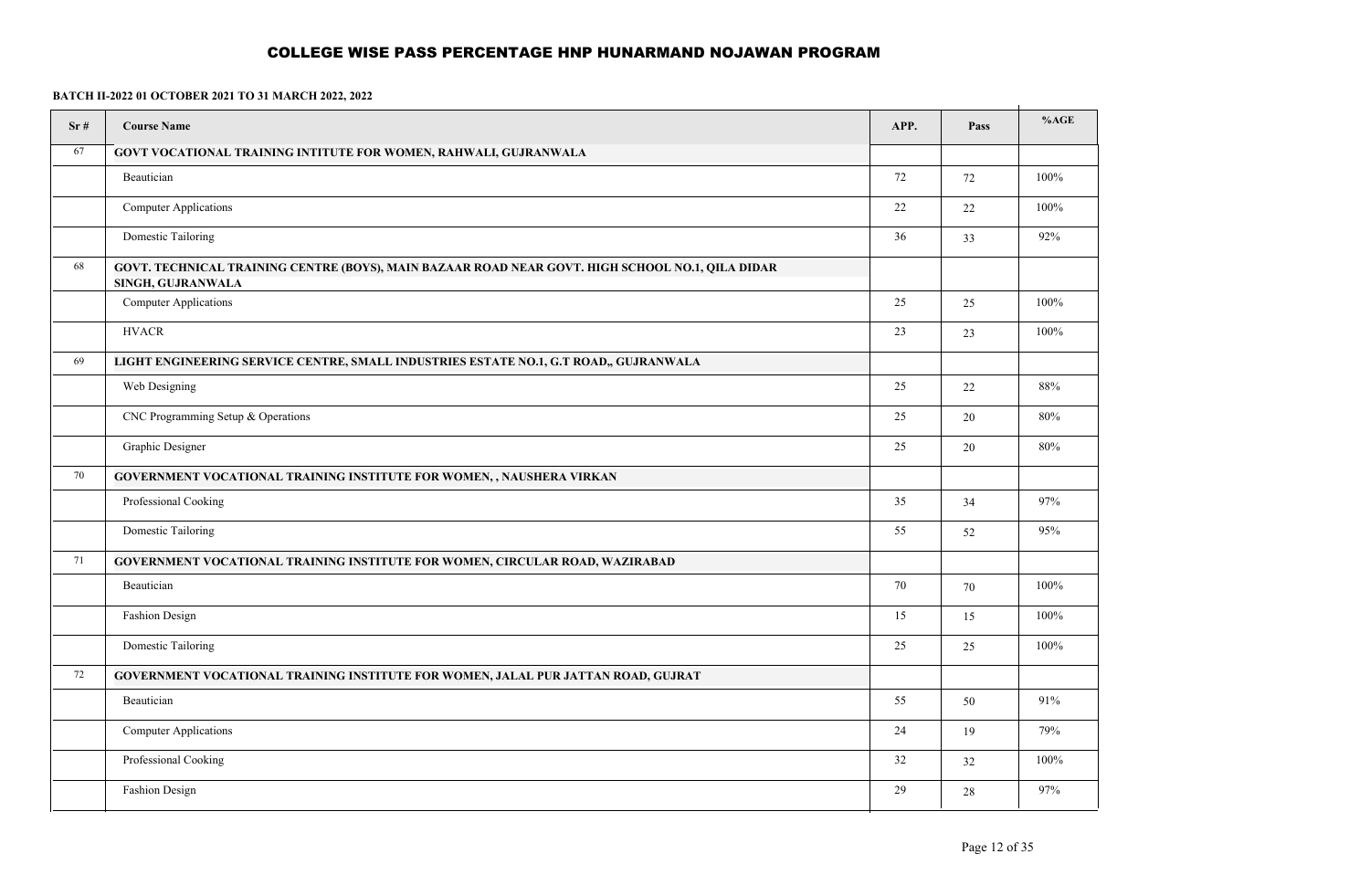| Sr# | <b>Course Name</b>                                                                                         | APP. | Pass   | %AGE    |
|-----|------------------------------------------------------------------------------------------------------------|------|--------|---------|
|     | Domestic Tailoring                                                                                         | 32   | 32     | 100%    |
| 73  | GOVERNMENT VOCATIONAL TRAINING INSTITUTE FOR WOMEN,, KHARIAN                                               |      |        |         |
|     | Beautician                                                                                                 | 60   | 60     | 100%    |
|     | Fabric Printing                                                                                            | 20   | $20\,$ | $100\%$ |
|     | Professional Cooking                                                                                       | 25   | 25     | 100%    |
|     | Fashion Design                                                                                             | 25   | 25     | 100%    |
|     | Domestic Tailoring                                                                                         | 45   | 45     | 100%    |
| 74  | GOVT. VOCATIONAL TRAINING INSTITUTE (W), MANGLIA NEAR HEALTH CENTRE VILLAGE P/O MALKA, KHARIAN             |      |        |         |
|     | Beautician                                                                                                 | 20   | $20\,$ | 100%    |
|     | Fabric Printing                                                                                            | 14   | 14     | $100\%$ |
|     | Professional Cooking                                                                                       | 15   | 15     | 100%    |
|     | Domestic Tailoring                                                                                         | 40   | $40\,$ | 100%    |
| 75  | GOVERNMENT VOCATIONAL TRAINING INSTITUTE FOR WOMEN, Vanike Chowk, Post Office Road,, HAFIZABAD             |      |        |         |
|     | Beautician                                                                                                 | 30   | $30\,$ | 100%    |
|     | <b>Computer Applications</b>                                                                               | 20   | 20     | 100%    |
|     | Domestic Tailoring                                                                                         | 30   | 30     | $100\%$ |
| 76  | GOVT. VOCATIONAL TRAINING INSTITUTE FOR WOMEN, NEAR QABARASTAN SUHEKE CHOWKI, SUKHEKE,<br><b>HAFIZABAD</b> |      |        |         |
|     | Beautician                                                                                                 | 34   | 34     | 100%    |
|     | Professional Cooking                                                                                       | 22   | $22\,$ | 100%    |
|     | Fashion Design                                                                                             | 24   | 24     | 100%    |
| 77  | GOVERNMENT TECHNICAL TRAINING INSTITUTE, Satellite Town, JHANG                                             |      |        |         |
|     | <b>Computer Applications</b>                                                                               | 50   | 45     | 90%     |
|     | Electrician                                                                                                | 20   | 17     | 85%     |
|     |                                                                                                            |      |        |         |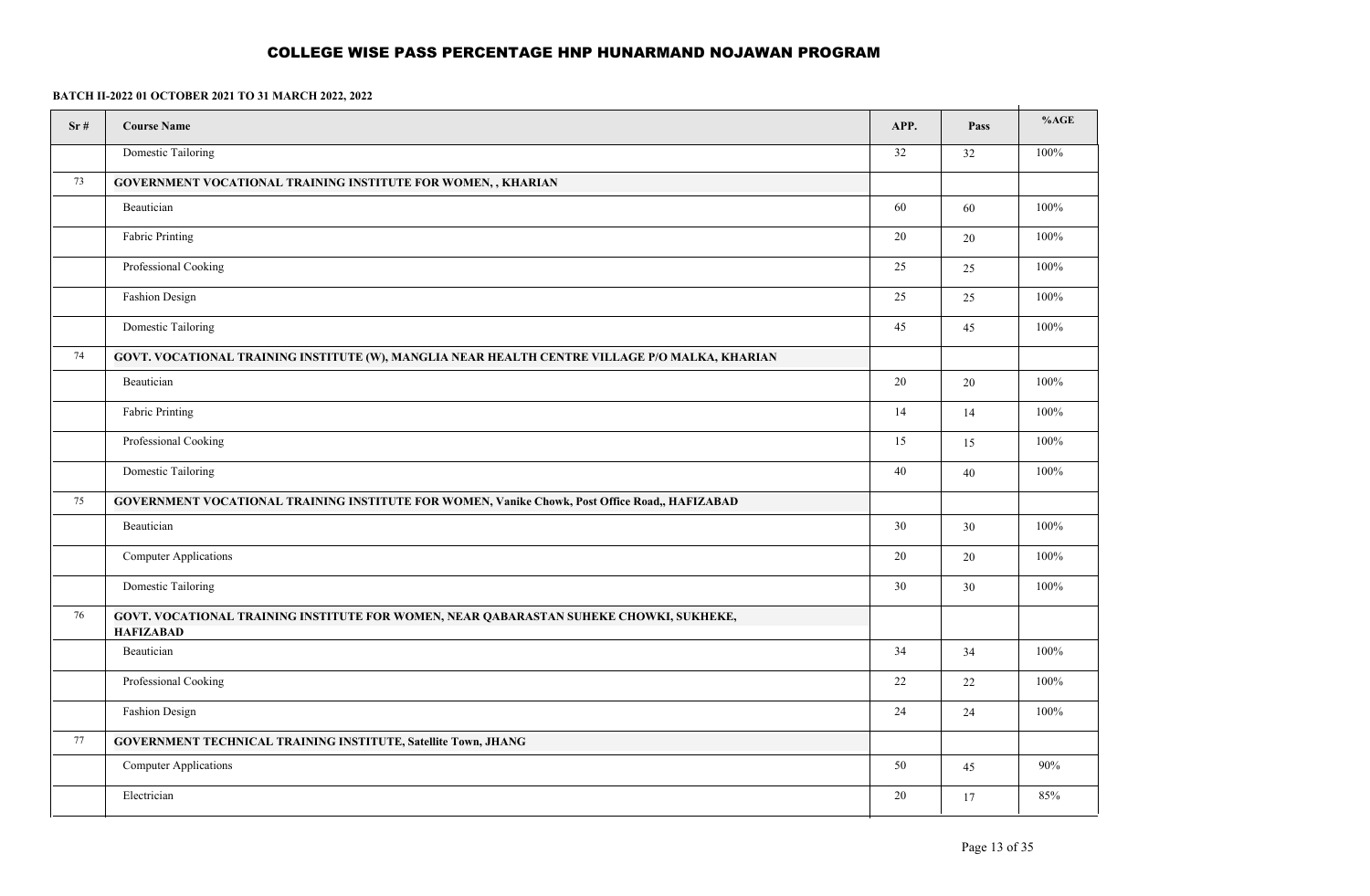| Sr# | <b>Course Name</b>                                                               | APP. | Pass   | %AGE    |
|-----|----------------------------------------------------------------------------------|------|--------|---------|
|     | Home Appliances Repair                                                           | 20   | 16     | 80%     |
|     | Professional Cooking                                                             | 20   | 18     | $90\%$  |
|     | Autocad                                                                          | 20   | 17     | 85%     |
|     | Civil Surveyor                                                                   | 16   | 16     | 100%    |
|     | Quantity Surveyor                                                                | 17   | 17     | $100\%$ |
| 78  | GOVERNMENT VOCATIONAL TRAINING INSTITUTE FOR WOMEN, , JHANG                      |      |        |         |
|     | Beautician                                                                       | 50   | 50     | 100%    |
|     | <b>Computer Applications</b>                                                     | 25   | 23     | 92%     |
|     | Domestic Tailoring                                                               | 50   | 46     | 92%     |
| 79  | GOVT. COLLEGE OF TECHNOLOGY, , JHANG                                             |      |        |         |
|     | Autocad                                                                          | 25   | 25     | 100%    |
| 80  | GOVERNMENT VOCATIONAL TRAINING INSTITUTE FOR WOMEN, SHAHID SHAHEED ROAD, SHORKOT |      |        |         |
|     | Beautician                                                                       | 25   | $22\,$ | $88\%$  |
|     | <b>Computer Applications</b>                                                     | 25   | 24     | 96%     |
|     | Domestic Tailoring                                                               | 25   | 22     | 88%     |
| 81  | GOVERNMENT VOCATIONAL TRAINING INSTITUTE FOR WOMEN, , DINA                       |      |        |         |
|     | Beautician                                                                       | 22   | $20\,$ | 91%     |
|     | Computer Applications                                                            | 23   | 19     | 83%     |
|     | Fabric Printing                                                                  | 20   | $\tau$ | 35%     |
|     | Domestic Tailoring                                                               | 22   | 19     | 86%     |
| 82  | GOVERNMENT VOCATIONAL TRAINING INSTITUTE FOR WOMEN,, JHELUM                      |      |        |         |
|     | Beautician                                                                       | 45   | 36     | 80%     |
|     | Professional Cooking                                                             | 20   | 13     | 65%     |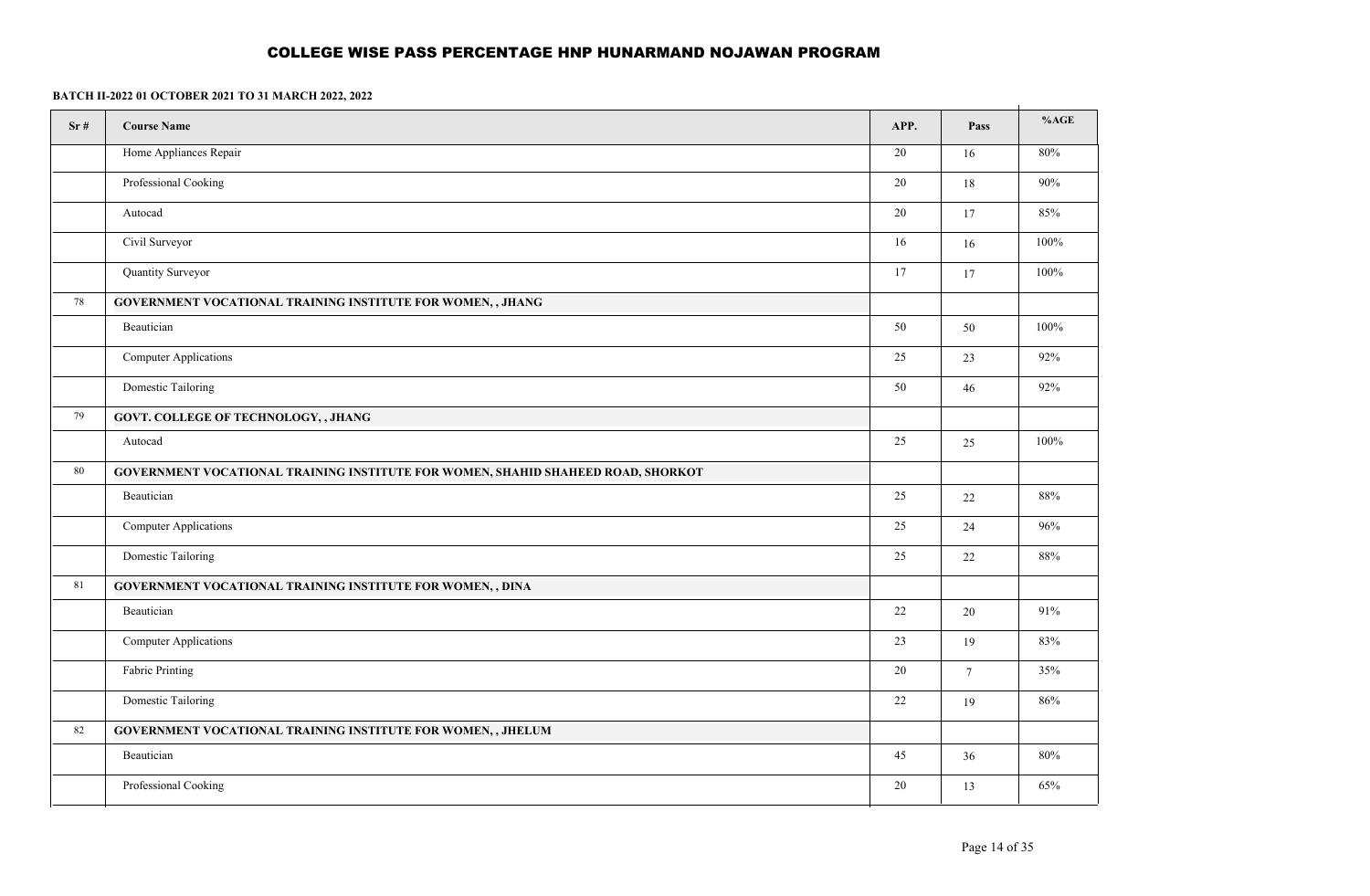| Sr# | <b>Course Name</b>                                                                           | APP.   | Pass | %AGE   |
|-----|----------------------------------------------------------------------------------------------|--------|------|--------|
|     | Web Designing                                                                                | 20     | 19   | 95%    |
|     | Domestic Tailoring                                                                           | 15     | 11   | 73%    |
| 83  | <b>GOVERNMENT VOCATIONAL TRAINING INSTITUTE FOR WOMEN, Near Post Office, PIND DADAN KHAN</b> |        |      |        |
|     | Beautician                                                                                   | 20     | 17   | 85%    |
|     | <b>Computer Applications</b>                                                                 | 15     | 12   | $80\%$ |
|     | Domestic Tailoring                                                                           | 15     | 12   | 80%    |
| 84  | <b>GOVERNMENT VOCATIONAL TRAINING INSTITUTE FOR WOMEN, Near Post Office Sohawa, SOHAWA</b>   |        |      |        |
|     | Beautician                                                                                   | 22     | 22   | 100%   |
|     | <b>Computer Applications</b>                                                                 | 20     | 20   | 100%   |
|     | Domestic Tailoring                                                                           | 40     | 40   | 100%   |
| 85  | GOVERNMENT VOCATIONAL TRAINING INSTITUTE FOR WOMEN, HUJRA ROAD NEAR GHOSHI MARKET, CHUNIAN   |        |      |        |
|     | Beautician                                                                                   | 20     | 18   | 90%    |
|     | <b>Computer Applications</b>                                                                 | 20     | 20   | 100%   |
| 86  | GOVT. TECHNICAL TRAINING CENTRE (MALE), , KANGAN PUR                                         |        |      |        |
|     | <b>HVACR</b>                                                                                 | 20     | 18   | 90%    |
| 87  | <b>GOVERNMENT TECHNICAL TRAINING CENTRE FOR GIRLS, PHOOL NAGAR, KASUR</b>                    |        |      |        |
|     | Beautician                                                                                   | 30     | 30   | 100%   |
|     | <b>Computer Applications</b>                                                                 | 23     | 21   | $91\%$ |
|     | Professional Cooking                                                                         | 17     | 17   | 100%   |
|     | Domestic Tailoring                                                                           | $26\,$ | 22   | 85%    |
| 88  | <b>GOVERNMENT VOCATIONAL TRAINING INSTITUTE FOR WOMEN, Broon Kor Azam khan, KASUR</b>        |        |      |        |
|     | Beautician                                                                                   | 25     | 24   | 96%    |
|     | <b>Fashion Design</b>                                                                        | 20     | 19   | 95%    |
| 89  | GOVT. TECHNICAL TRAINING CENTRE (FEMAL), KOT RADHA KISHAN, KASUR                             |        |      |        |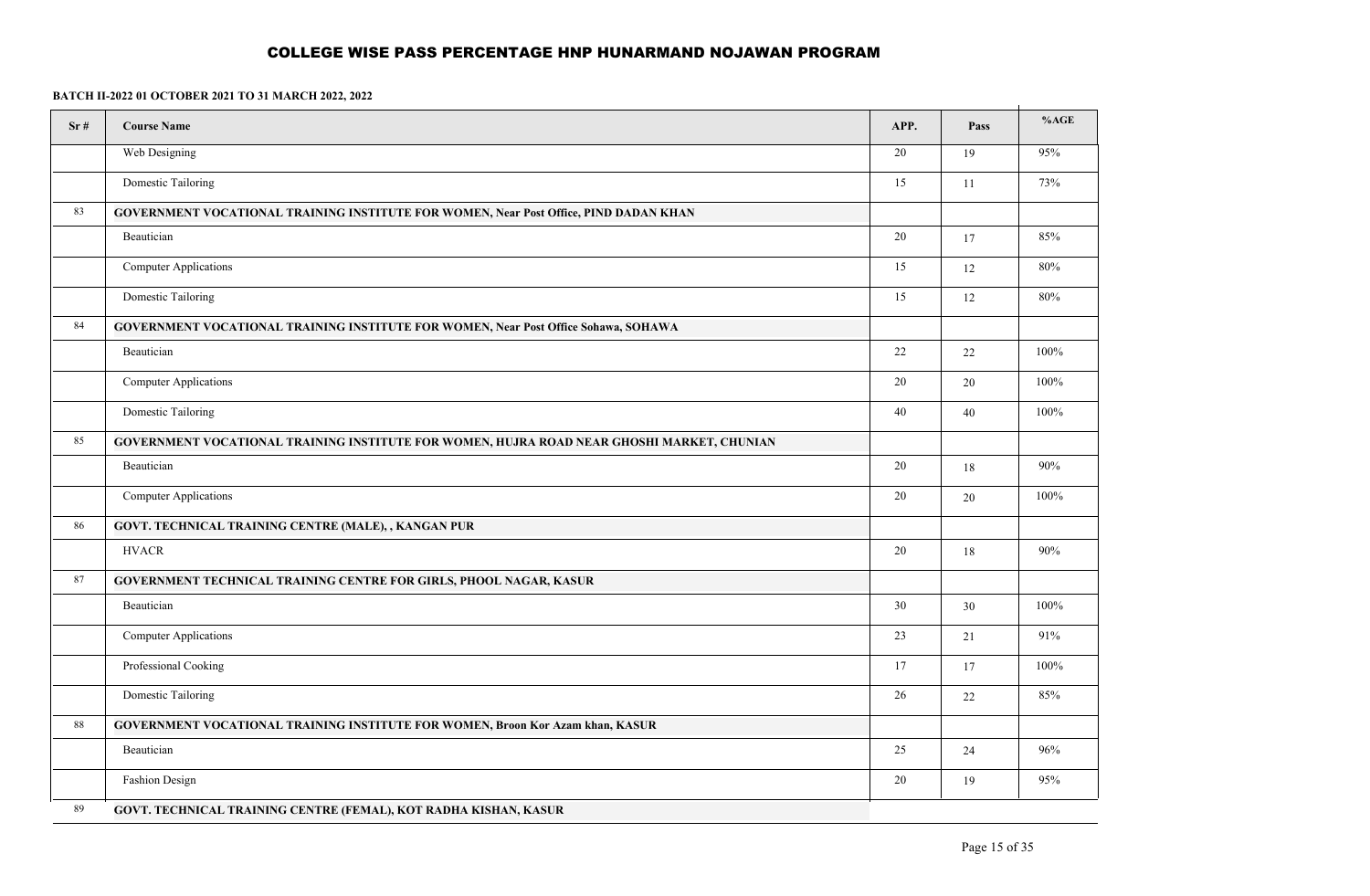| Sr# | <b>Course Name</b>                                                                    | APP. | Pass | %AGE    |
|-----|---------------------------------------------------------------------------------------|------|------|---------|
|     | Beautician                                                                            | 20   | 20   | 100%    |
|     | <b>Computer Applications</b>                                                          | 21   | 19   | $90\%$  |
|     | <b>Domestic Tailoring</b>                                                             | 22   | 15   | 68%     |
| 90  | GOVT. TECHNICAL TRAINING CENTRE (MALE), KOT RADHA KISHAN, KASUR                       |      |      |         |
|     | <b>Computer Applications</b>                                                          | 15   | 15   | 100%    |
|     | Electrician                                                                           | 15   | 15   | $100\%$ |
| 91  | GOVT. TECHNICAL TRAINING INSTITUTE, , KASUR                                           |      |      |         |
|     | <b>Computer Applications</b>                                                          | 15   | 15   | 100%    |
|     | Electrician                                                                           | 15   | 15   | 100%    |
|     | Mobile Phone Repairing                                                                | 20   | 18   | 90%     |
| 92  | GOVERNMENT VOCATIONAL TRAINING INSTITUTE FOR WOMEN, FAISAL COLONY MAIN BAZAR, PATTOKI |      |      |         |
|     | Beautician                                                                            | 20   | 19   | 95%     |
|     | <b>Domestic Tailoring</b>                                                             | 20   | 18   | $90\%$  |
| 93  | GOVERNMENT TECHNICAL TRAINING CENTRE (W), HOUSING SCHEME,, JAHANIAN                   |      |      |         |
|     | Beautician                                                                            | 15   | 14   | 93%     |
|     | <b>Computer Applications</b>                                                          | 15   | 15   | 100%    |
| 94  | GOVT. TECHNICAL TRAINING CENTRE (MALE), 143-A, HOUSING SCHEME, JAHANIAN               |      |      |         |
|     | Electrician                                                                           | 15   | 13   | 87%     |
|     | <b>HVACR</b>                                                                          | 15   | 12   | 80%     |
| 95  | GOVERNMENT VOCATIONAL TRAINING INSTITUTE FOR WOMAN,, KABIRWALA                        |      |      |         |
|     | Beautician                                                                            | 20   | 13   | 65%     |
|     | Domestic Tailoring                                                                    | 20   | 15   | 75%     |
| 96  | GOVERNMENT TECHNICAL TRAINING INSTITUTE, Near Eid Gah Peoples Colony, KHANEWAL        |      |      |         |
|     | Motor Winder                                                                          | 20   | 15   | 75%     |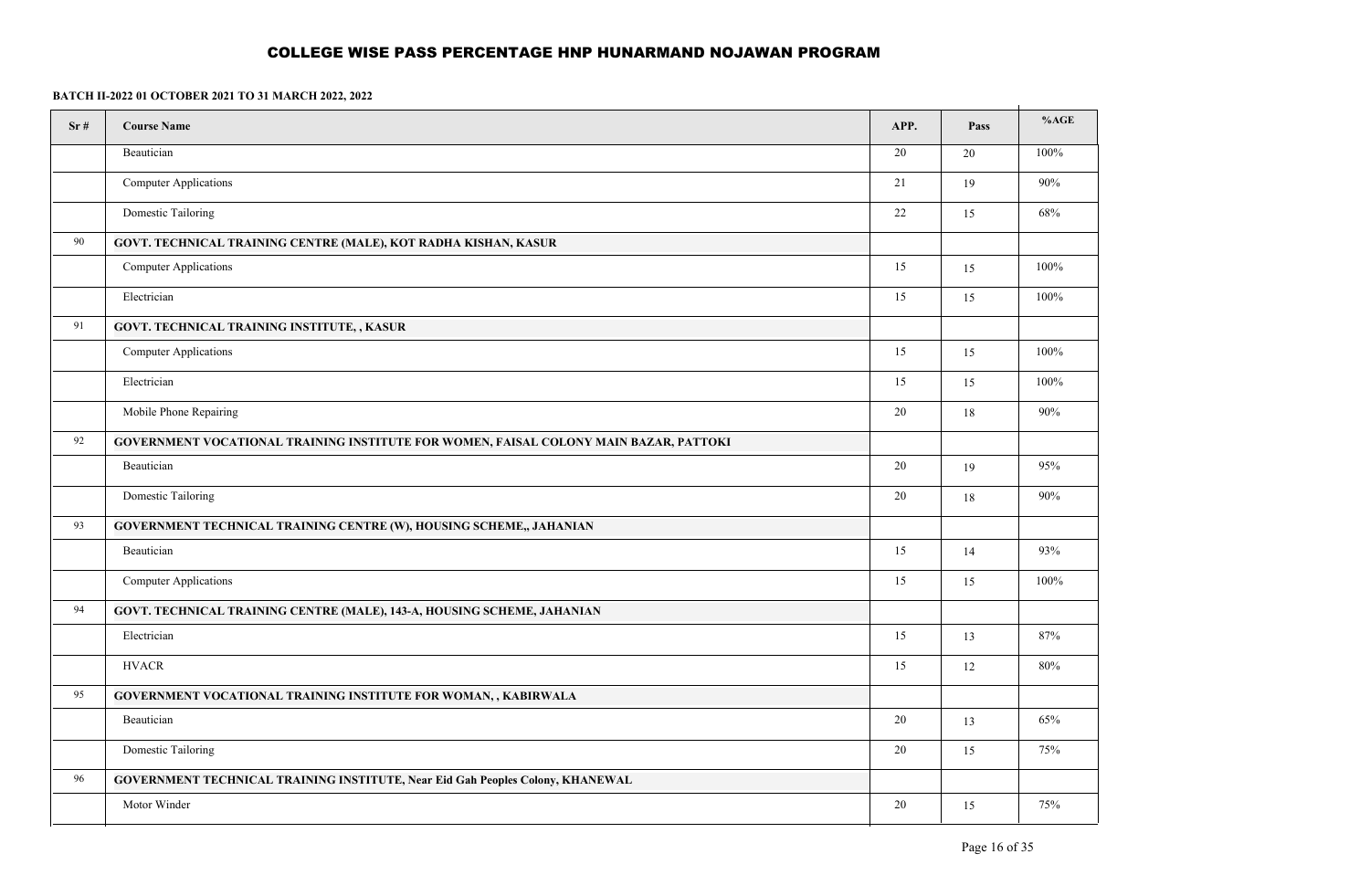| Sr# | <b>Course Name</b>                                                                                   | APP. | Pass | %AGE   |
|-----|------------------------------------------------------------------------------------------------------|------|------|--------|
|     | Plumber                                                                                              | 20   | 18   | 90%    |
|     | Welder                                                                                               | 15   | 11   | 73%    |
|     | Solar Photovoltaic (PV) Systems for Power Generation                                                 | 20   | 20   | 100%   |
|     | Mobile Phone Repairing                                                                               | 20   | 17   | 85%    |
| 97  | GOVERNMENT VOCATIONAL TRAINING INSTITUTE FOR WOMEN, AWAN CHOWK,, KHANEWAL                            |      |      |        |
|     | Beautician                                                                                           | 30   | 29   | 97%    |
|     | <b>Computer Applications</b>                                                                         | 25   | 24   | $96\%$ |
|     | Domestic Tailoring                                                                                   | 25   | 21   | 84%    |
| 98  | GOVERNMENT VOCATIONAL TRAINING INSTITUTE FOR WOMEN, JINNAH TOWN, STREET NO4,, MIAN CHANNU            |      |      |        |
|     | Beautician                                                                                           | 25   | 25   | 100%   |
|     | Domestic Tailoring                                                                                   | 20   | 20   | 100%   |
| 99  | GOVT. TECHNICAL TRAINING INSTITUTE (W), BLOCK #14, JOHARABAD (KHUSHAB)                               |      |      |        |
|     | Beautician                                                                                           | 25   | 23   | 92%    |
|     | <b>Computer Applications</b>                                                                         | 25   | 24   | $96\%$ |
|     | Domestic Tailoring                                                                                   | 25   | 21   | 84%    |
| 100 | <b>GOVERNMENT VOCATIONAL TRAINING INSTITUTE FOR WOMEN, Noor Kashmir Chowk, Noorpur Thal, KHUSHAB</b> |      |      |        |
|     | <b>Computer Applications</b>                                                                         | 15   | 15   | 100%   |
|     | Domestic Tailoring                                                                                   | 15   | 15   | 100%   |
| 101 | GOVERNMENT VOCATIONAL TRAINING INSTITUTE FOR WOMEN, Near T.H.Q Hospital, NOSHEHRA (KHUSHAB)          |      |      |        |
|     | Beautician                                                                                           | 20   | 20   | 100%   |
|     | <b>Computer Applications</b>                                                                         | 20   | 20   | 100%   |
|     | Domestic Tailoring                                                                                   | 20   | 20   | 100%   |
| 102 | <b>GOVERNMENT TECHNICAL TRAINING INSTITUTE, 96-Gulberg, LAHORE</b>                                   |      |      |        |
|     | Electrician                                                                                          | 20   | 14   | 70%    |
|     |                                                                                                      |      |      |        |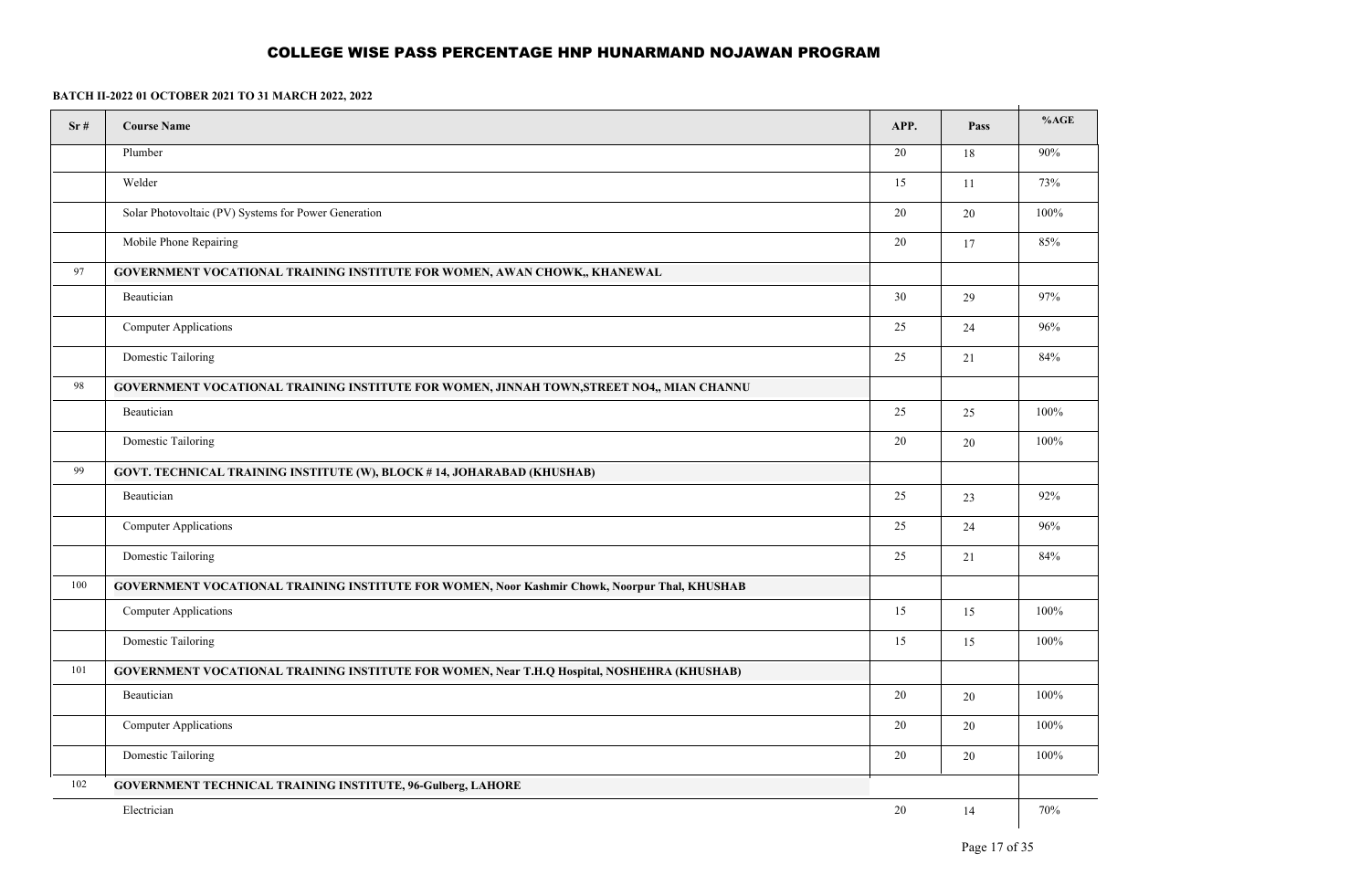| Sr# | <b>Course Name</b>                                                                                    | APP.   | Pass   | %AGE |
|-----|-------------------------------------------------------------------------------------------------------|--------|--------|------|
|     | <b>HVACR</b>                                                                                          | 23     | $20\,$ | 87%  |
|     | Web Designing                                                                                         | 25     | 21     | 84%  |
|     | Autocad                                                                                               | $25\,$ | 24     | 96%  |
|     | Mobile Phone Repairing                                                                                | 25     | 19     | 76%  |
| 103 | GOVERNMENT TECHNICAL TRAINING INSTITUTE, Mughalpura, LAHORE                                           |        |        |      |
|     | Professional Cooking                                                                                  | $25\,$ | 23     | 92%  |
| 104 | <b>GOVERNMENT VOCATIONAL TRAINING INSTITUTE FOR WOMEN, DEV SMAJ ROAD, LAHORE</b>                      |        |        |      |
|     | Beautician                                                                                            | 31     | 30     | 97%  |
|     | Fabric Printing                                                                                       | 16     | 16     | 100% |
|     | Professional Cooking                                                                                  | 27     | 27     | 100% |
|     | Domestic Tailoring                                                                                    | $20\,$ | 20     | 100% |
| 105 | GOVERNMENT VOCATIONAL TRAINING INSTITUTE FOR WOMEN, SHALIMAR LINK ROAD, BEGHBANPURA,<br><b>LAHORE</b> |        |        |      |
|     | Beautician                                                                                            | 24     | $22\,$ | 92%  |
|     | Computer Applications                                                                                 | 20     | 19     | 95%  |
|     | Professional Cooking                                                                                  | $22\,$ | 20     | 91%  |
|     | Domestic Tailoring                                                                                    | 32     | 32     | 100% |
| 106 | GOVERNMENT VOCATIONAL TRAINING INSTITUTE FOR WOMEN, Inside Delhi Gate Near Masjid wazir Khan, LAHORE  |        |        |      |
|     | Beautician                                                                                            | 29     | 29     | 100% |
|     | Domestic Tailoring                                                                                    | 28     | 28     | 100% |
| 107 | GOVERNMENT VOCATIONAL TRAINING INSTITUTE FOR WOMEN, Cantt, LAHORE                                     |        |        |      |
|     | Beautician                                                                                            | 24     | 23     | 96%  |
|     | Computer Applications                                                                                 | 27     | 27     | 100% |
|     | Professional Cooking                                                                                  | 25     | 25     | 100% |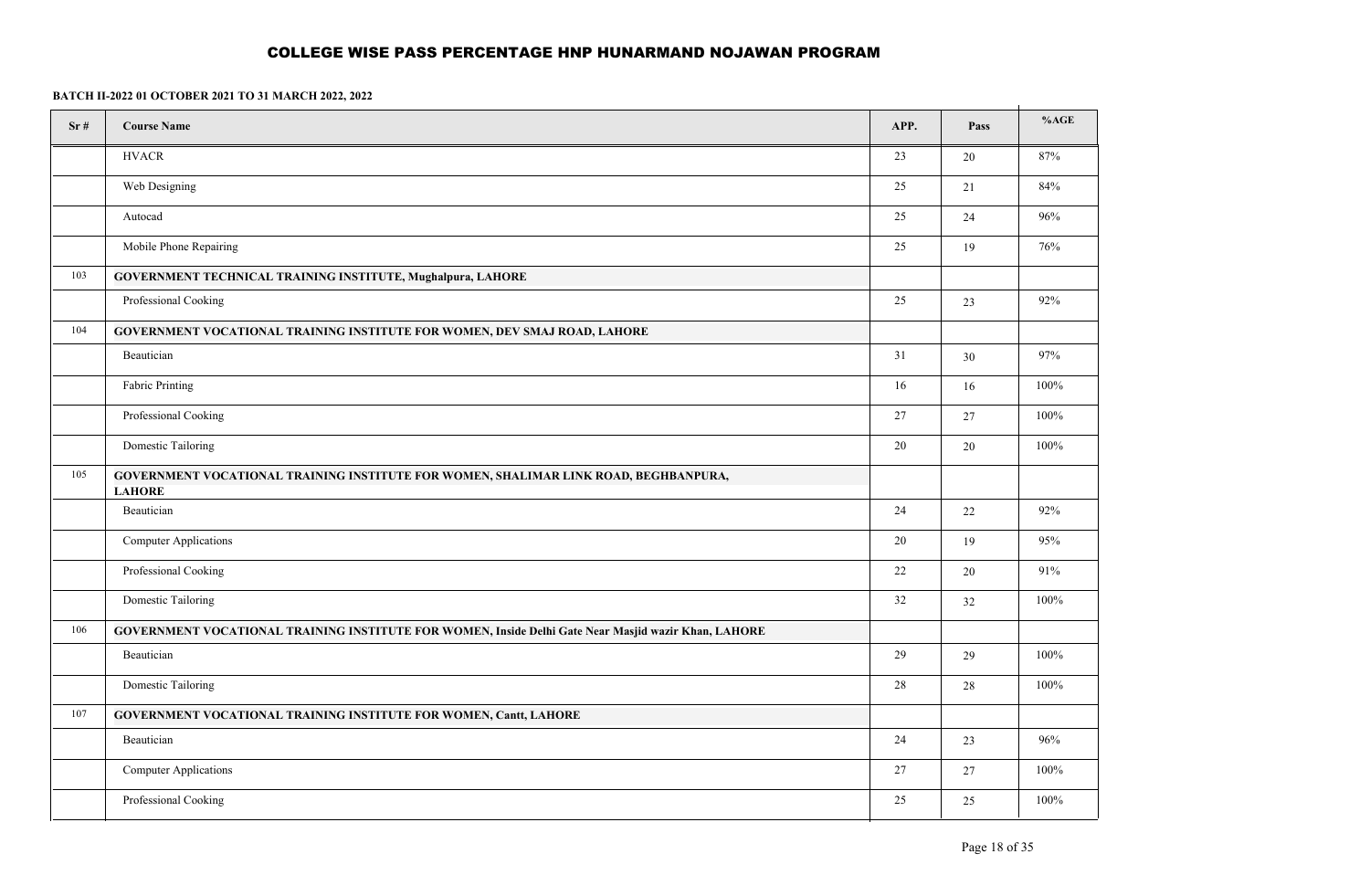| Sr# | <b>Course Name</b>                                                                     | APP. | Pass   | %AGE    |
|-----|----------------------------------------------------------------------------------------|------|--------|---------|
|     | <b>Domestic Tailoring</b>                                                              | 21   | 21     | $100\%$ |
| 108 | <b>GOVERNMENT VOCATIONAL TRAINING INSTITUTE FOR WOMEN, SHAD BAGH, LAHORE</b>           |      |        |         |
|     | Beautician                                                                             | 25   | 25     | $100\%$ |
|     | <b>Computer Applications</b>                                                           | 21   | 21     | $100\%$ |
|     | Professional Cooking                                                                   | 30   | $30\,$ | $100\%$ |
|     | Domestic Tailoring                                                                     | 26   | 26     | $100\%$ |
| 109 | <b>GOVERNMENT VOCATIONAL TRAINING INSTITUTE FOR WOMEN, Jiamusa Shahdara, LAHORE</b>    |      |        |         |
|     | Beautician                                                                             | 25   | 24     | 96%     |
|     | Professional Cooking                                                                   | 15   | 14     | 93%     |
|     | Domestic Tailoring                                                                     | 20   | 19     | $95\%$  |
| 110 | GOVT. TECHNICAL TRAINING INSTITUTE (W), COLLEGE ROAD, TOWNSHIP, LAHORE                 |      |        |         |
|     | Beautician                                                                             | 34   | 34     | 100%    |
|     | Professional Cooking                                                                   | 27   | $27\,$ | 100%    |
| 111 | GOVT. VOCATIONAL TRAINING INSTITUTE (W), LOHARI/SAMANABAD, LAHORE                      |      |        |         |
|     | Beautician                                                                             | 32   | 31     | 97%     |
|     | Fashion Design                                                                         | 24   | 24     | 100%    |
|     | Domestic Tailoring                                                                     | 25   | 25     | 100%    |
| 112 | <b>GOVT. VOCATIONAL TRAINING INSTITUTE FOR WOMEN, AWAN TOWN, LAHORE</b>                |      |        |         |
|     | Beautician                                                                             | 24   | 23     | 96%     |
|     | <b>Computer Applications</b>                                                           | 17   | 17     | 100%    |
|     | Professional Cooking                                                                   | 17   | 17     | 100%    |
|     | <b>Domestic Tailoring</b>                                                              | 24   | 23     | 96%     |
| 113 | GOVT. VOCATIONAL TRAINING INSTITUTE FOR WOMEN (RMGTC), COLLEGE ROAD, TOWNSHIP,, LAHORE |      |        |         |
|     | Domestic Tailoring                                                                     | 18   | 18     | 100%    |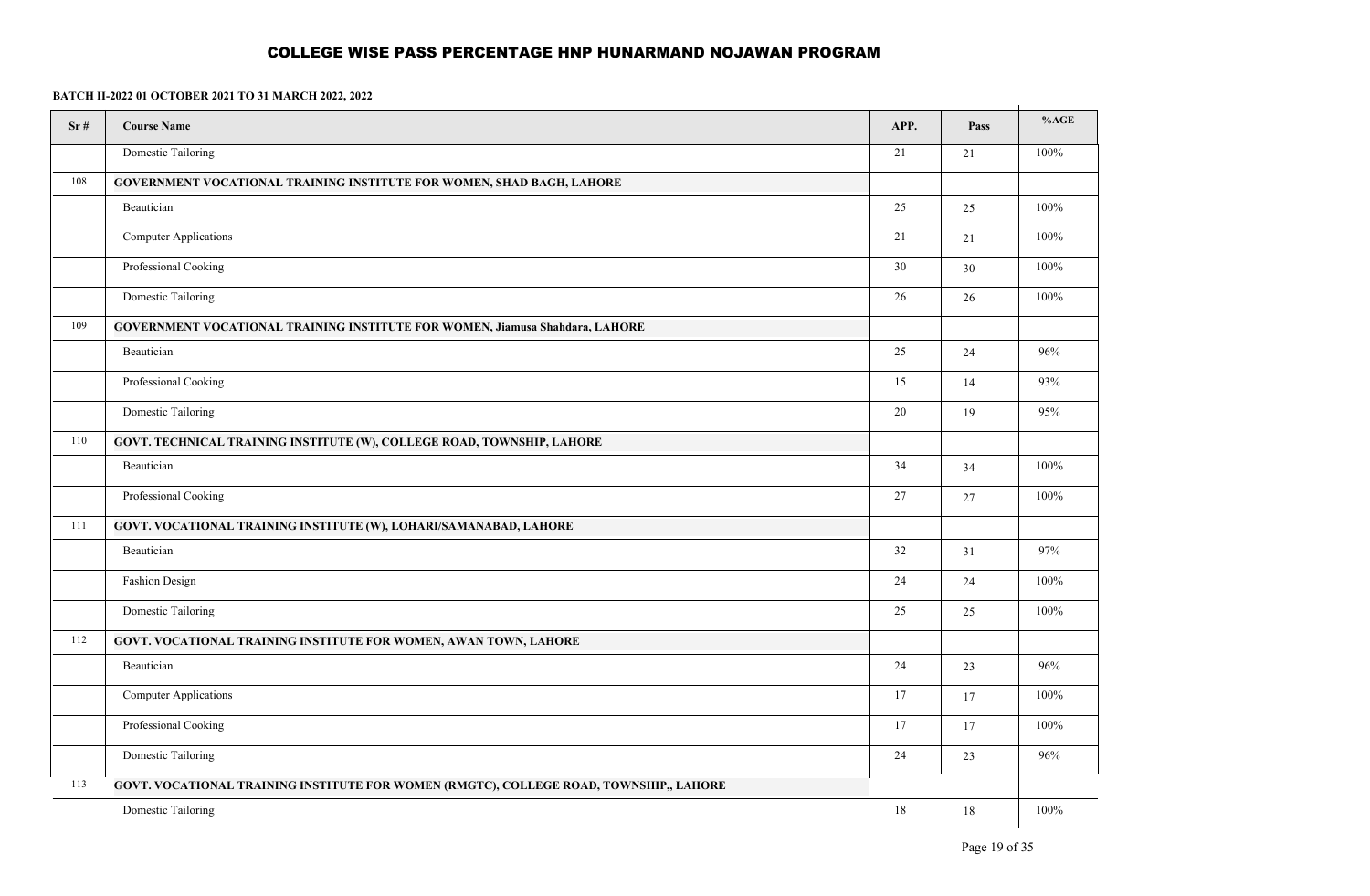| Sr#<br><b>Course Name</b><br>APP.<br>114<br>RSLN GVTI (W), 2-Lytton Road, LAHORE<br>20<br>Beautician<br>Professional Cooking<br>10<br>Domestic Tailoring<br>14<br>115<br>SIR SIKANDAR GOVERNMENT VOCATIONAL INSTITUTE FOR WOMEN, 2787/D JORY MORY BAZAR SHAHALAM<br><b>GATE, LAHORE</b><br>Professional Cooking<br>30<br>Autocad<br>22<br>Domestic Tailoring<br>27<br>116<br><b>GOVERNMENT VOCATIONAL TRAINING INSTITUTE FOR WOMEN, NEAR GHS BOYS, CHAUBARA</b><br>20<br>Beautician<br>Domestic Tailoring<br>20<br>117<br>GOVT. TECHNICAL TRAINING INSTITUTE(BOYS), , FATEH PUR<br>25<br><b>Computer Applications</b><br>Electrician<br>25<br><b>HVACR</b><br>25<br>118<br>GOVERNMENT VOCATIONAL TRAINING INSTITUTE FOR WOMEN, ., KAROR LAL ESAN | Pass<br>20<br>$\,8\,$<br>11<br>30 | %AGE<br>100%<br>$80\%$<br>79% |
|--------------------------------------------------------------------------------------------------------------------------------------------------------------------------------------------------------------------------------------------------------------------------------------------------------------------------------------------------------------------------------------------------------------------------------------------------------------------------------------------------------------------------------------------------------------------------------------------------------------------------------------------------------------------------------------------------------------------------------------------------|-----------------------------------|-------------------------------|
|                                                                                                                                                                                                                                                                                                                                                                                                                                                                                                                                                                                                                                                                                                                                                  |                                   |                               |
|                                                                                                                                                                                                                                                                                                                                                                                                                                                                                                                                                                                                                                                                                                                                                  |                                   |                               |
|                                                                                                                                                                                                                                                                                                                                                                                                                                                                                                                                                                                                                                                                                                                                                  |                                   |                               |
|                                                                                                                                                                                                                                                                                                                                                                                                                                                                                                                                                                                                                                                                                                                                                  |                                   |                               |
|                                                                                                                                                                                                                                                                                                                                                                                                                                                                                                                                                                                                                                                                                                                                                  |                                   |                               |
|                                                                                                                                                                                                                                                                                                                                                                                                                                                                                                                                                                                                                                                                                                                                                  |                                   |                               |
|                                                                                                                                                                                                                                                                                                                                                                                                                                                                                                                                                                                                                                                                                                                                                  |                                   | 100%                          |
|                                                                                                                                                                                                                                                                                                                                                                                                                                                                                                                                                                                                                                                                                                                                                  | 20                                | $91\%$                        |
|                                                                                                                                                                                                                                                                                                                                                                                                                                                                                                                                                                                                                                                                                                                                                  | 27                                | 100%                          |
|                                                                                                                                                                                                                                                                                                                                                                                                                                                                                                                                                                                                                                                                                                                                                  |                                   |                               |
|                                                                                                                                                                                                                                                                                                                                                                                                                                                                                                                                                                                                                                                                                                                                                  | 20                                | 100%                          |
|                                                                                                                                                                                                                                                                                                                                                                                                                                                                                                                                                                                                                                                                                                                                                  | 20                                | 100%                          |
|                                                                                                                                                                                                                                                                                                                                                                                                                                                                                                                                                                                                                                                                                                                                                  |                                   |                               |
|                                                                                                                                                                                                                                                                                                                                                                                                                                                                                                                                                                                                                                                                                                                                                  | 25                                | 100%                          |
|                                                                                                                                                                                                                                                                                                                                                                                                                                                                                                                                                                                                                                                                                                                                                  | 25                                | 100%                          |
|                                                                                                                                                                                                                                                                                                                                                                                                                                                                                                                                                                                                                                                                                                                                                  | 21                                | 84%                           |
|                                                                                                                                                                                                                                                                                                                                                                                                                                                                                                                                                                                                                                                                                                                                                  |                                   |                               |
| Beautician<br>20                                                                                                                                                                                                                                                                                                                                                                                                                                                                                                                                                                                                                                                                                                                                 | 20                                | 100%                          |
| Fashion Design<br>20                                                                                                                                                                                                                                                                                                                                                                                                                                                                                                                                                                                                                                                                                                                             | 20                                | 100%                          |
| Domestic Tailoring<br>20                                                                                                                                                                                                                                                                                                                                                                                                                                                                                                                                                                                                                                                                                                                         | 20                                | 100%                          |
| 119<br>GOVERNMENT COLLEGE OF TECHNOLOGY, , LAYYAH                                                                                                                                                                                                                                                                                                                                                                                                                                                                                                                                                                                                                                                                                                |                                   |                               |
| Professional Cooking<br>30                                                                                                                                                                                                                                                                                                                                                                                                                                                                                                                                                                                                                                                                                                                       | 30                                | 100%                          |
| 120<br>GOVERNMENT TECHNICAL TRAINING CENTER, CHOWK AZAM, LAYYAH                                                                                                                                                                                                                                                                                                                                                                                                                                                                                                                                                                                                                                                                                  |                                   |                               |
| Auto Mechanic (Petrol)<br>20                                                                                                                                                                                                                                                                                                                                                                                                                                                                                                                                                                                                                                                                                                                     | 18                                | 90%                           |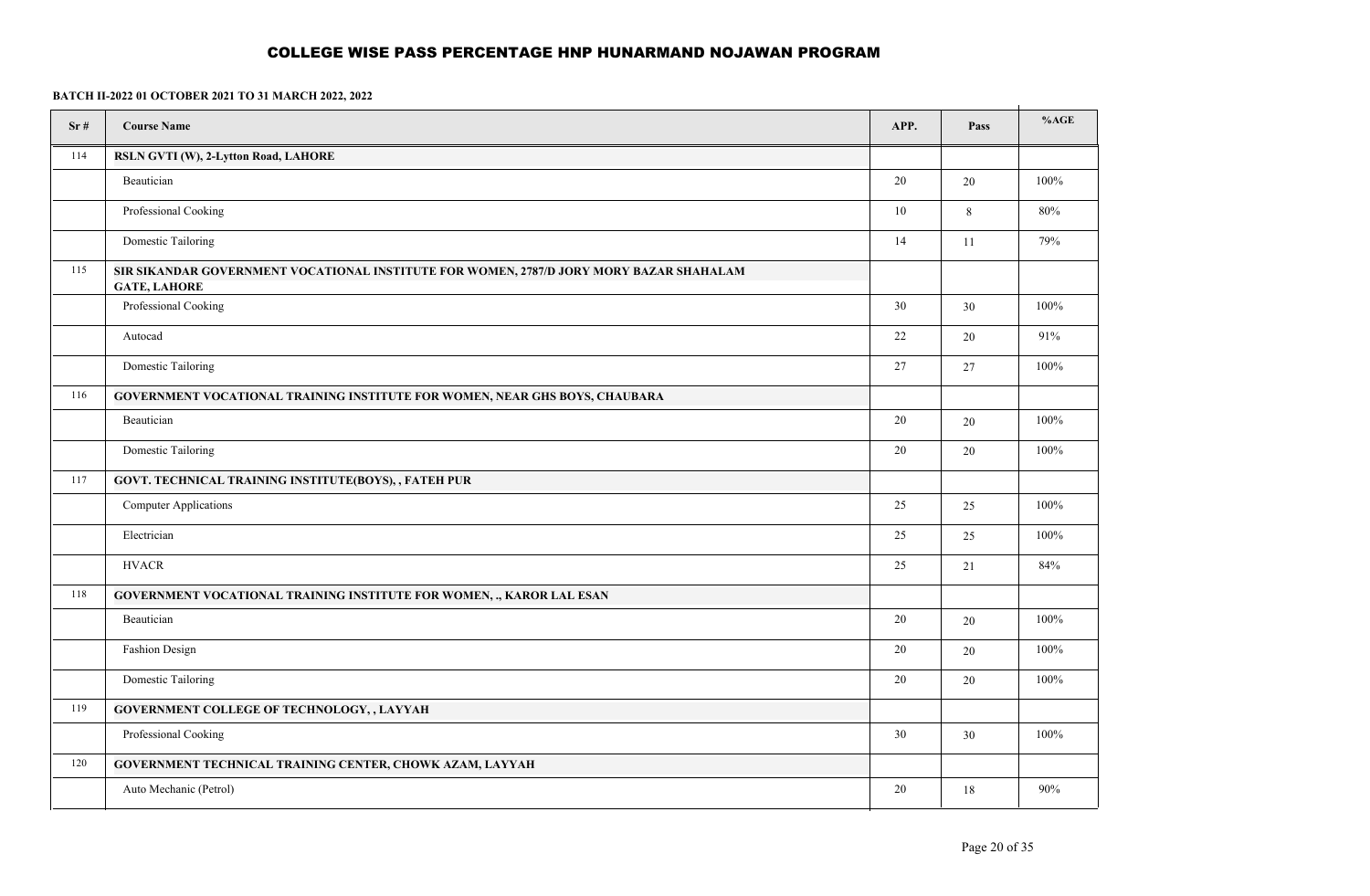| Sr# | <b>Course Name</b>                                                          | APP. | Pass   | %AGE    |
|-----|-----------------------------------------------------------------------------|------|--------|---------|
|     | Electrician                                                                 | 20   | 16     | 80%     |
| 121 | GOVERNMENT VOCATIONAL TRAINING INSTITUTE FOR WOMEN,, LAYYAH                 |      |        |         |
|     | Beautician                                                                  | 20   | 20     | 100%    |
|     | Fashion Design                                                              | 20   | $20\,$ | 100%    |
|     | Domestic Tailoring                                                          | 20   | 20     | 100%    |
| 122 | GOVT. COLLEGE OF TECHNOLOGY FOR WOMEN, ., LAYYAH                            |      |        |         |
|     | Beautician                                                                  | 26   | 26     | 100%    |
|     | Computer Applications                                                       | 25   | 25     | 100%    |
| 123 | GOVERNMENT TECHNICAL TRAINING CENTRE (W), , KAHROOR PACCA                   |      |        |         |
|     | Computer Applications                                                       | 20   | 20     | $100\%$ |
|     | Fabric Printing                                                             | 20   | 19     | 95%     |
|     | Professional Cooking                                                        | 20   | 15     | 75%     |
|     | Domestic Tailoring                                                          | 20   | 18     | 90%     |
| 124 | GOVT. TECHNICAL TRAINING CENTRE (MALE), , KAHROOR PACCA                     |      |        |         |
|     | Electrician                                                                 | 15   | 15     | 100%    |
|     | Plumber                                                                     | 15   | 15     | $100\%$ |
|     | Welder                                                                      | 15   | 15     | 100%    |
| 125 | GOVERNMENT TECHNICAL TRAINING CENTRE, Dunya pur, LODHRAN                    |      |        |         |
|     | Welder                                                                      | 15   | 15     | 100%    |
| 126 | <b>GOVERNMENT VOCATIONAL TRAINING INSTITUTE FOR WOMEN, DC ROAD, LODHRAN</b> |      |        |         |
|     | Beautician                                                                  | 20   | 20     | 100%    |
|     | Computer Applications                                                       | 20   | $20\,$ | $100\%$ |
|     | Professional Cooking                                                        | 20   | 19     | 95%     |
|     | Domestic Tailoring                                                          | 20   | 17     | 85%     |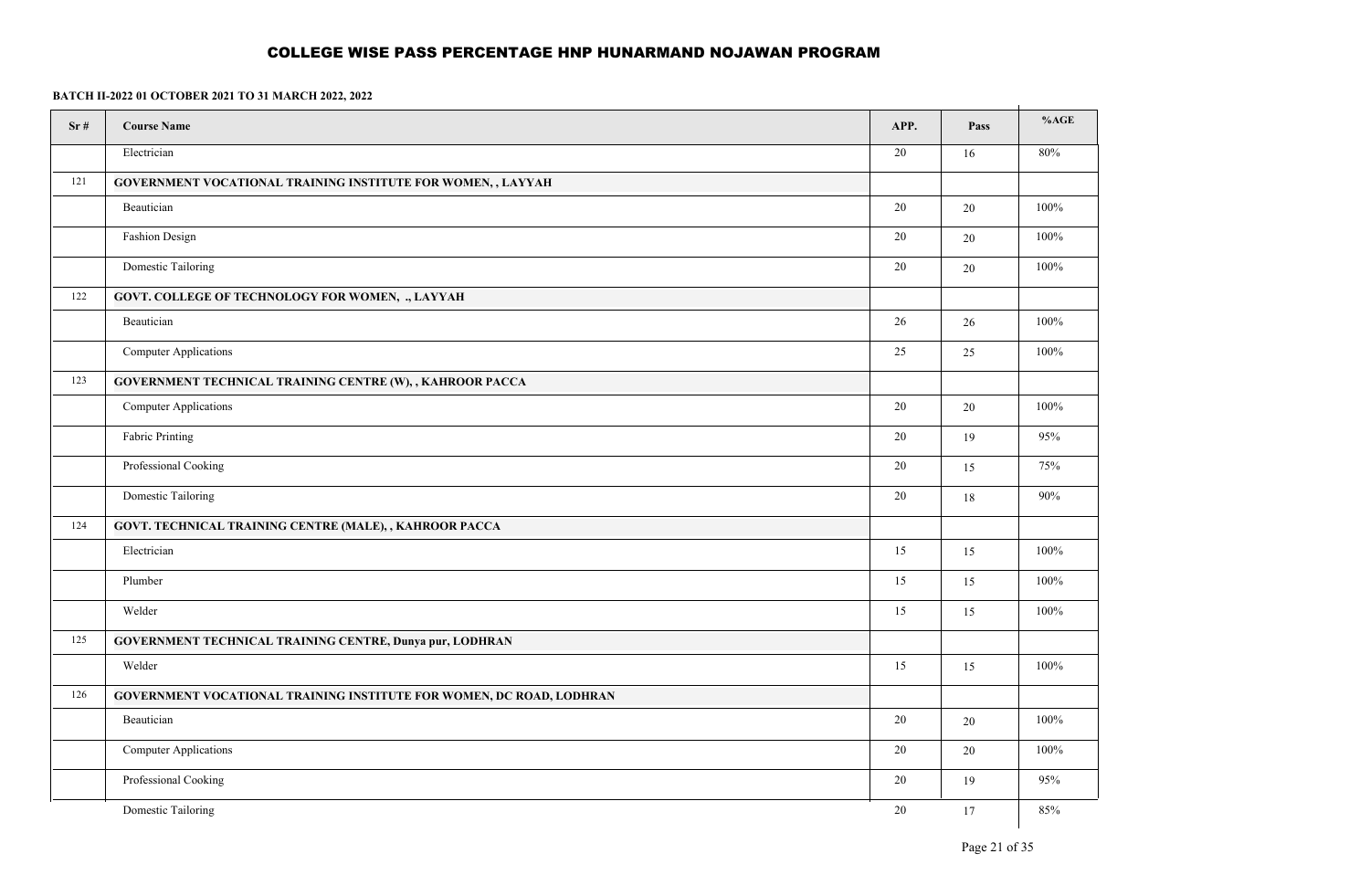**BATCH II-2022 01 OCTOBER 2021 TO 31 MARCH 2022, 2022**

| Sr# | <b>Course Name</b>                                                                                             | APP. | Pass   | %AGE    |
|-----|----------------------------------------------------------------------------------------------------------------|------|--------|---------|
| 127 | GOVT. VOCATIONAL TRAINING INSTITUE FOR WOMEN, HATTI MOTON MULL, LODHRAN                                        |      |        |         |
|     | Beautician                                                                                                     | 20   | 17     | 85%     |
|     | Domestic Tailoring                                                                                             | 20   | 16     | 80%     |
| 128 | GOVERNMENT VOCATIONAL TRAINING INSTITUTE FOR WOMEN, THANA ROAD, MANDI BAHAUDDIN                                |      |        |         |
|     | Beautician                                                                                                     | 20   | $20\,$ | $100\%$ |
|     | Computer Applications                                                                                          | 20   | $20\,$ | 100%    |
|     | Domestic Tailoring                                                                                             | 20   | 20     | $100\%$ |
| 129 | GOVERNMENT VOCATIONAL TRAINING INSTITUTE FOR WOMEN, KOTHIYALA SHEIKHAN ROAD,, PHALIA                           |      |        |         |
|     | Beautician                                                                                                     | 50   | 46     | 92%     |
|     | Computer Applications                                                                                          | 25   | 24     | 96%     |
|     | Professional Cooking                                                                                           | 25   | 22     | 88%     |
|     | Domestic Tailoring                                                                                             | 40   | 36     | 90%     |
| 130 | GOVERNMENT VOCATIONAL TRAINING INSTITUTE FOR WOMEN, MOHALA ALAM KHAN, ISA KHEL                                 |      |        |         |
|     | Beautician                                                                                                     | 20   | 19     | 95%     |
|     | Computer Applications                                                                                          | 20   | 20     | 100%    |
|     | Domestic Tailoring                                                                                             | 20   | 18     | 90%     |
| 131 | GOVT. TECHNICAL TRAINING CENTRE, , ISA KHEL                                                                    |      |        |         |
|     | <b>Computer Applications</b>                                                                                   | 22   | 22     | $100\%$ |
|     | Electrician                                                                                                    | 20   | $20\,$ | 100%    |
| 132 | GOVERNMENT TECHNICAL TRAINING INSTITUTE, , MIANWALI                                                            |      |        |         |
|     | <b>Computer Applications</b>                                                                                   | 30   | 23     | 77%     |
|     | Electrician                                                                                                    | 20   | 17     | 85%     |
|     | <b>HVACR</b>                                                                                                   | 15   | $12\,$ | 80%     |
| 122 | $0.05$ m by the state $0.000$ and $0.0000$ m $0.0000$ m $0.0000$ m $0.0000$ m $0.0000$ m $0.00000$ m $0.00000$ |      |        |         |

133 **GOVERNMENT VOCATIONAL TRAINING INSTITUTE FOR WOMEN, , MIANWALI**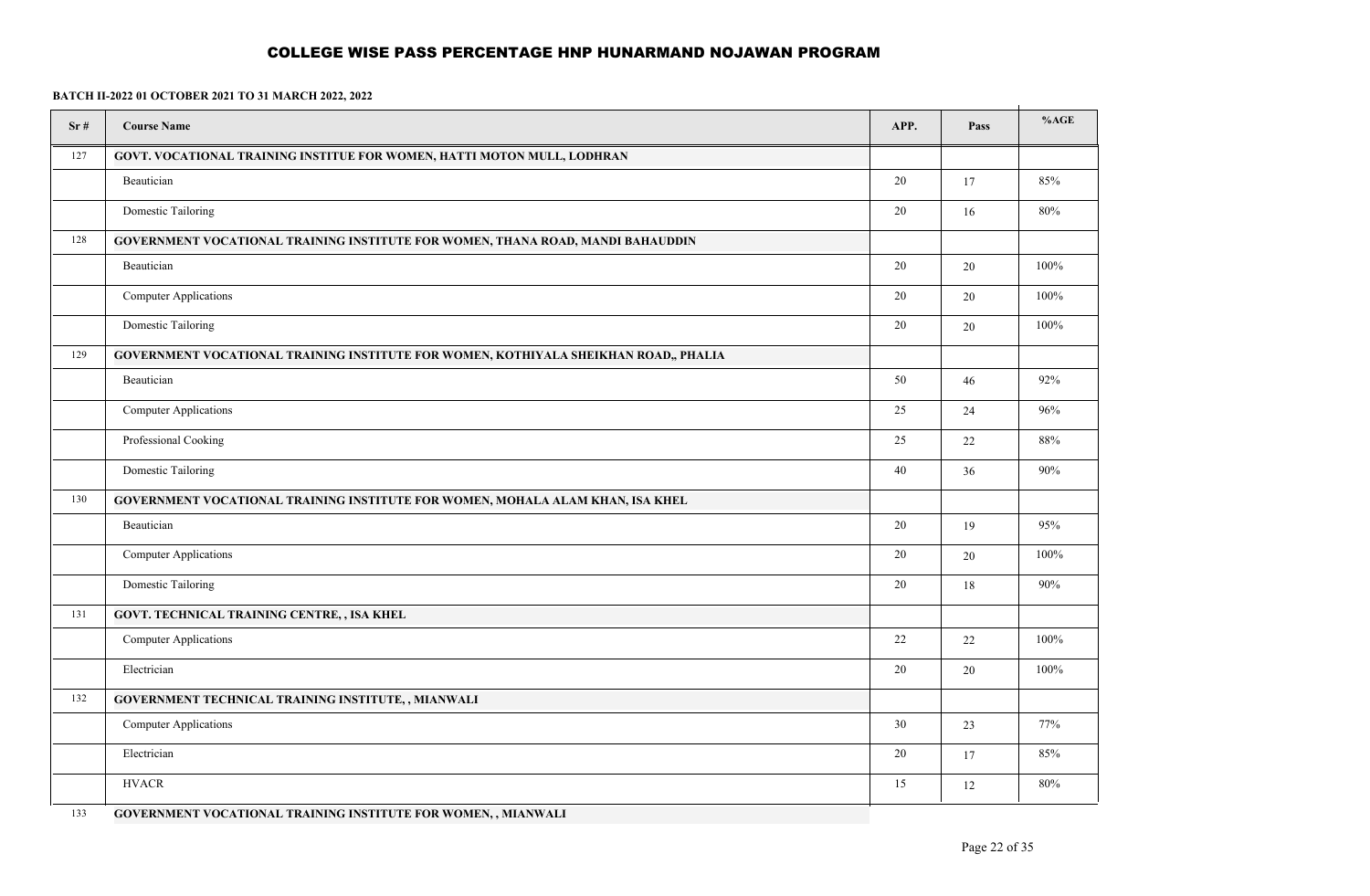| Sr# | <b>Course Name</b>                                                          | APP.   | Pass | %AGE   |
|-----|-----------------------------------------------------------------------------|--------|------|--------|
|     | Beautician                                                                  | 25     | 25   | 100%   |
|     | Computer Applications                                                       | 15     | 15   | 100%   |
|     | Domestic Tailoring                                                          | 20     | 18   | $90\%$ |
| 134 | GOVRNMENT VOCATIONAL TRAINING INSTITUTE FOR WOMAN, KAMAR MUSHANI, MIANWALI  |        |      |        |
|     | Beautician                                                                  | 20     | 20   | 100%   |
|     | <b>Computer Applications</b>                                                | 15     | 15   | 100%   |
|     | Domestic Tailoring                                                          | 15     | 15   | 100%   |
| 135 | GOVT. TECHNICAL TRAINING CENTRE (DMTC), KUNDIAN,, MIANWALI                  |        |      |        |
|     | Electrician                                                                 | 20     | 20   | 100%   |
|     | Welder                                                                      | 15     | 12   | $80\%$ |
| 136 | <b>GOVT. VOCATIONAL TRAINING INSTITUE FOR WOMEN, ABAD, MIANWALI</b>         |        |      |        |
|     | Beautician                                                                  | $20\,$ | 19   | 95%    |
|     | <b>Computer Applications</b>                                                | 20     | 19   | 95%    |
|     | Domestic Tailoring                                                          | 40     | 38   | 95%    |
| 137 | GOVERNMENT TECHNICAL TRAINING CENTRE (FEMALE), , PIPLAN                     |        |      |        |
|     | Domestic Tailoring                                                          | 40     | 28   | 70%    |
| 138 | GOVT. TECHNICAL TRAINING CENTRE (MALE), , PIPLAN                            |        |      |        |
|     | Welder                                                                      | 20     | 15   | 75%    |
| 139 | GOVERNMENT TECHNICAL TRAINING CENTRE, , JALALPUR PIRWALA                    |        |      |        |
|     | Electrician                                                                 | 15     | 13   | $87\%$ |
|     | Plumber                                                                     | 15     | 13   | 87%    |
| 140 | GOVT. TECHNICAL TRAINING INSTITUTE, PEER QATAL,, JALALPUR PIRWALA           |        |      |        |
|     | Web Designing                                                               | 25     | 23   | 92%    |
| 141 | <b>GOVERNMENT COLLEGE OF TECHNOLOGY FOR WOMEN, QASIM PUR COLONY, MULTAN</b> |        |      |        |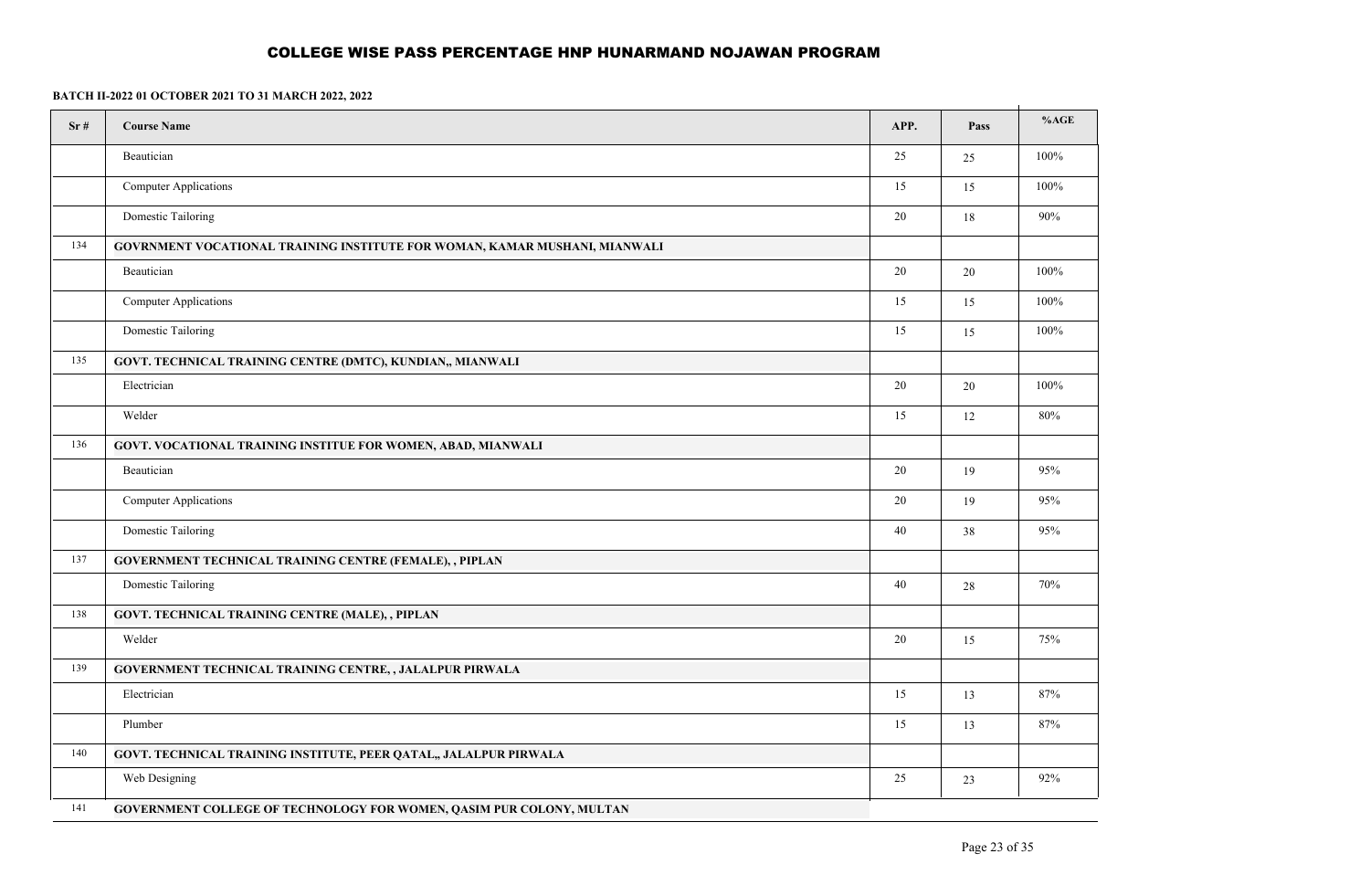| Sr# | <b>Course Name</b>                                                                                                  | APP.            | Pass | %AGE |  |  |
|-----|---------------------------------------------------------------------------------------------------------------------|-----------------|------|------|--|--|
|     | Beautician                                                                                                          | $\overline{25}$ | 24   | 96%  |  |  |
| 142 | GOVERNMENT TECHNICAL TRAINING INSTITUTE, KHANEWAL ROAD, MULTAN                                                      |                 |      |      |  |  |
|     | <b>Computer Applications</b>                                                                                        | 25              | 20   | 80%  |  |  |
|     | <b>HVACR</b>                                                                                                        | 25              | 18   | 72%  |  |  |
|     | Professional Cooking                                                                                                | 25              | 19   | 76%  |  |  |
| 143 | GOVERNMENT VOCATIONAL TRAINING INSTITUTE FOR WOMEN, Qasim Pur Colony, MULTAN                                        |                 |      |      |  |  |
|     | Beautician                                                                                                          | 25              | 25   | 100% |  |  |
|     | <b>Computer Applications</b>                                                                                        | 25              | 25   | 100% |  |  |
|     | Professional Cooking                                                                                                | 25              | 25   | 100% |  |  |
| 144 | GOVERNMENT VOCATIONAL TRAINING INSTITUTE FOR WOMEN, NEW DOLAT GATE, MULTAN                                          |                 |      |      |  |  |
|     | Beautician                                                                                                          | 25              | 25   | 100% |  |  |
|     | Domestic Tailoring                                                                                                  | 25              | 25   | 100% |  |  |
| 145 | GOVERNMENT VOCATIONAL TRAINING INSTITUTE FOR WOMEN (RMGT), SHAH RUK-N-E-ALAM COLONY 19-A, I<br><b>BLOCK, MULTAN</b> |                 |      |      |  |  |
|     | Beautician                                                                                                          | 25              | 21   | 84%  |  |  |
|     | <b>Computer Applications</b>                                                                                        | 25              | 24   | 96%  |  |  |
|     | Fashion Design                                                                                                      | 25              | 25   | 100% |  |  |
| 146 | GOVT. VOCATIONAL TRAINING INSTITUTE (FOR WOMEN), JALAL PUR, PEERWALA                                                |                 |      |      |  |  |
|     | <b>Computer Applications</b>                                                                                        | 20              | 20   | 100% |  |  |
| 147 | GOVERNMENT VOCATIONAL TRAINING INSTITUTE FOR WOMEN, NEW KHAN BUS STAND JALALPUR ROAD,<br><b>SHUJABAD</b>            |                 |      |      |  |  |
|     | Beautician                                                                                                          | 15              | 15   | 100% |  |  |
|     | Domestic Tailoring                                                                                                  | 15              | 15   | 100% |  |  |
| 148 | GOVT. TECHNICAL TRAINING CENTRE,, , SHUJABAD                                                                        |                 |      |      |  |  |
|     | Electrician                                                                                                         | 15              | 13   | 87%  |  |  |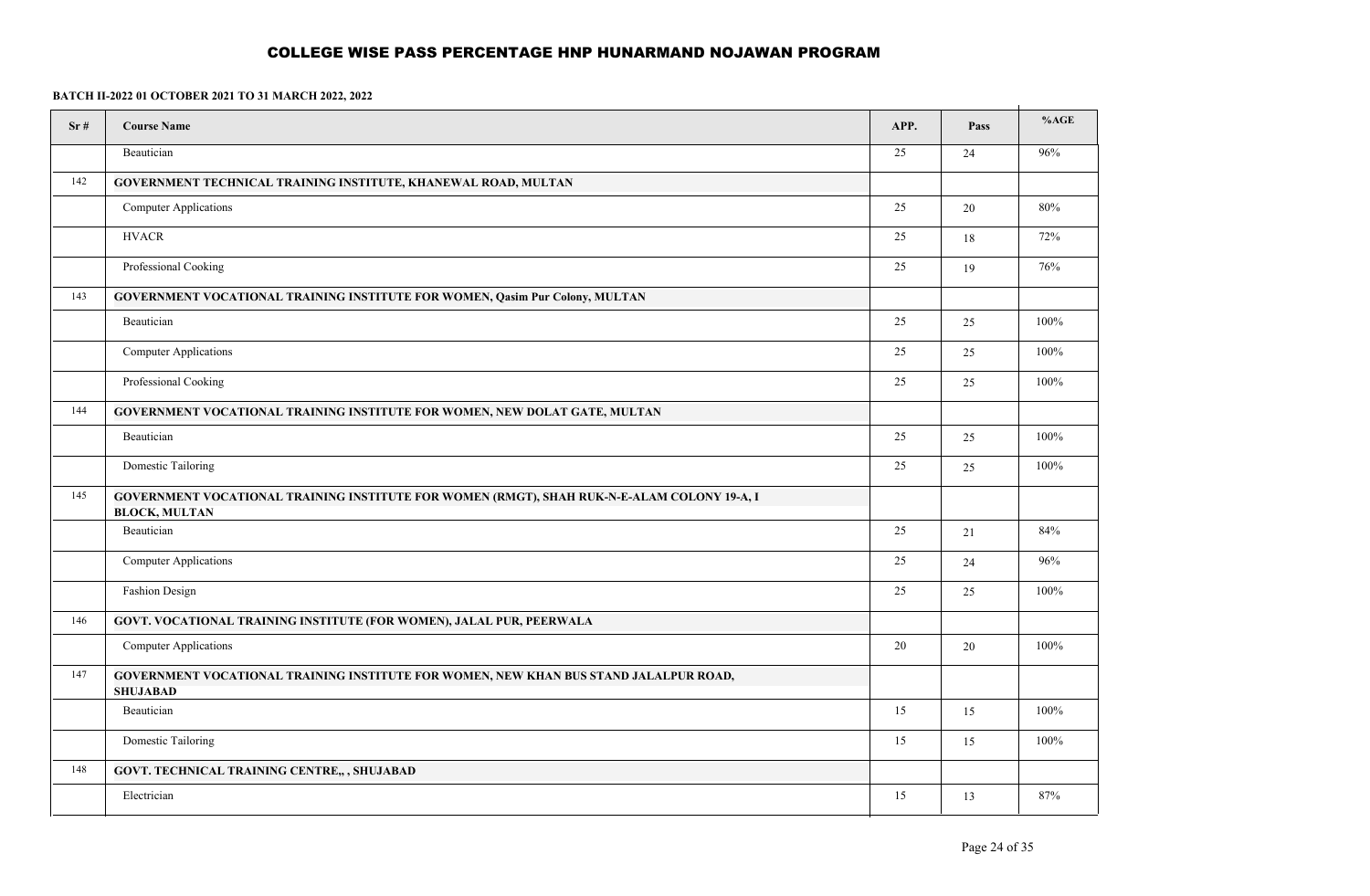| Sr# | <b>Course Name</b>                                                                                            | APP. | Pass | %AGE   |
|-----|---------------------------------------------------------------------------------------------------------------|------|------|--------|
|     | Motor Cycle Mechanic                                                                                          | 15   | 12   | $80\%$ |
|     | Plumber                                                                                                       | 15   | 15   | 100%   |
| 149 | GOVERNMENT VOCATIONAL TRAINING INSTITUTE FOR WOMEN, FATEH PUR ROAD NEAR NORANI MASJID,<br><b>ALIPUR</b>       |      |      |        |
|     | Computer Applications                                                                                         | 25   | 25   | 100%   |
|     | Domestic Tailoring                                                                                            | 25   | 25   | 100%   |
| 150 | GOVERNMENT COLLEGE OF TECHNOLOGY, 7-KM GT ROAD LALA MEER, KOT ADDU                                            |      |      |        |
|     | <b>Computer Applications</b>                                                                                  | 20   | 20   | 100%   |
| 151 | GOVERNMENT VOCATIONAL TRAINING INSTITUTE FOR WOMEN,, KOT ADDU                                                 |      |      |        |
|     | Beautician                                                                                                    | 20   | 20   | 100%   |
| 152 | GOVERNMENT VOCATIONAL TRAINING INSTITUTE FOR WOMEN, Near Faisal Stadium, MUZAFFARGARH                         |      |      |        |
|     | Computer Applications                                                                                         | 25   | 25   | 100%   |
| 153 | GOVT. COLLEGE OF TECHNOLOGY,, D.G KHAN ROAD, ALI PUR BY PASS,, MUZAFFARGARH                                   |      |      |        |
|     | Computer Applications                                                                                         | 20   | 14   | 70%    |
| 154 | GOVT. TECHNICAL TRAINING CENTRE,, MORE KHUNDA                                                                 |      |      |        |
|     | Electrician                                                                                                   | 15   | 15   | 100%   |
| 155 | GOVERNMENT VOCATIONAL TRAINING INSTITUTE FOR WOMEN, NER GURDWARA TAMBOO SHAHIB RAILWAY<br>ROAD, NANKANA SAHIB |      |      |        |
|     | Beautician                                                                                                    | 29   | 27   | 93%    |
|     | <b>Computer Applications</b>                                                                                  | 30   | 27   | 90%    |
|     | Domestic Tailoring                                                                                            | 21   | 17   | 81%    |
| 156 | GOVT. TECHNICAL TRAINING CENTRE (MALE), WARD NO. 2 IFTIKHAR COLONY SHAH KOT, NANKANA SAHIB                    |      |      |        |
|     | Electrician                                                                                                   | 17   | 17   | 100%   |
|     | <b>HVACR</b>                                                                                                  | 18   | 18   | 100%   |
| 157 | GOVERNMENT VOCATIONAL TRAINING INSTITUTE FOR WOMEN, ., SANGLA HILLS                                           |      |      |        |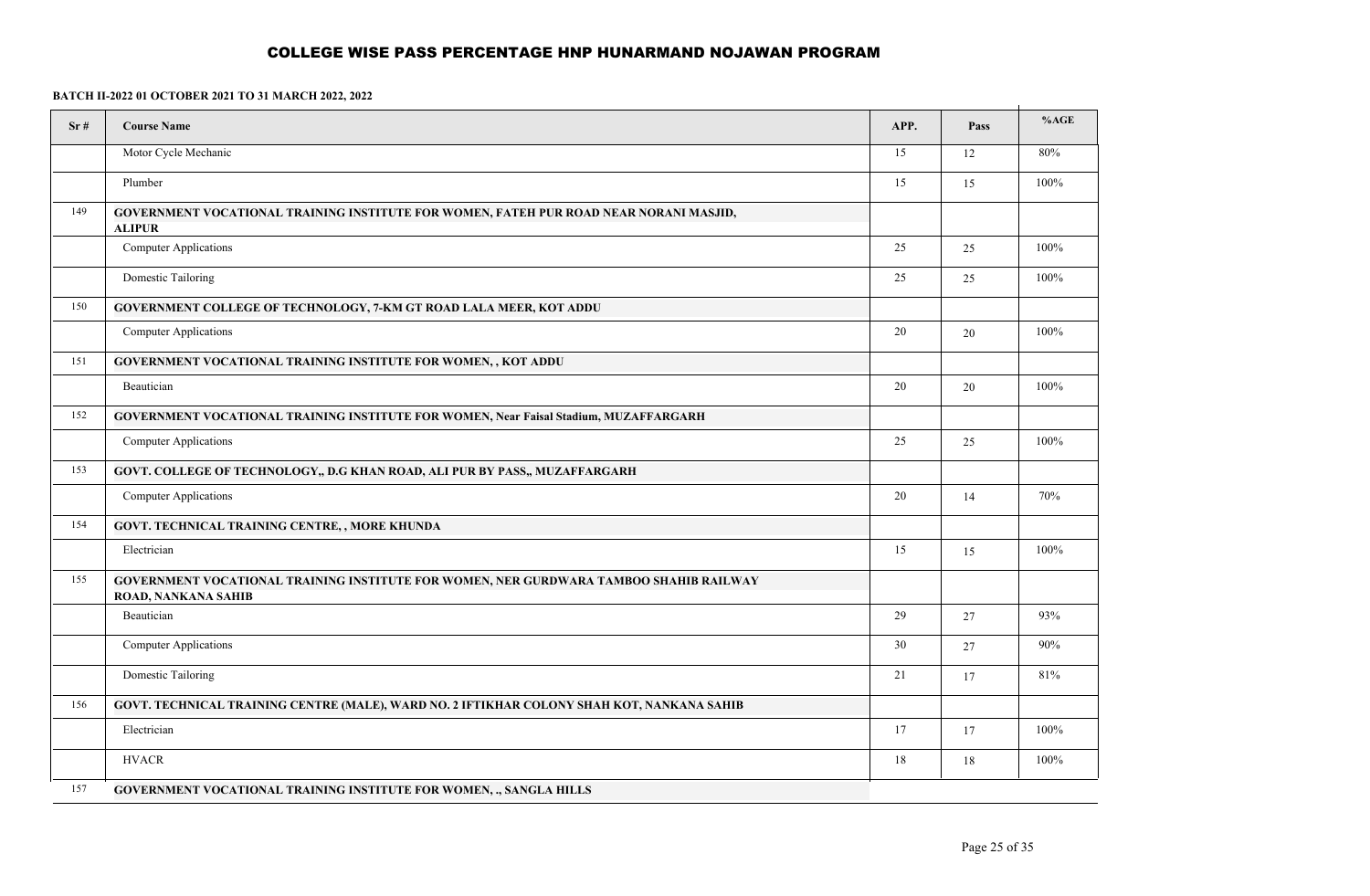| Sr# | <b>Course Name</b>                                                                          | APP.   | Pass   | %AGE    |
|-----|---------------------------------------------------------------------------------------------|--------|--------|---------|
|     | Beautician                                                                                  | 20     | 17     | 85%     |
|     | Professional Cooking                                                                        | 20     | $10\,$ | 50%     |
|     | Fashion Design                                                                              | 15     | $10\,$ | 67%     |
|     | Domestic Tailoring                                                                          | 15     | 13     | 87%     |
| 158 | <b>GOVT. TECHNICAL TRAINING CENTRE (FEMALE), NEW COLLEGE ROAD, SHAHKOT</b>                  |        |        |         |
|     | Beautician                                                                                  | 23     | 23     | 100%    |
|     | <b>Computer Applications</b>                                                                | 23     | 22     | 96%     |
|     | Domestic Tailoring                                                                          | 22     | 22     | 100%    |
| 159 | GOVERNMENT VOCATIONAL TRAINING INSTITUTE FOR WOMEN,, NAROWAL                                |        |        |         |
|     | Beautician                                                                                  | 20     | $20\,$ | $100\%$ |
|     | Domestic Tailoring                                                                          | 20     | 20     | 100%    |
| 160 | MEHMOOD KHAN GOVT. COLLEGE OF TECHNOLOGY,, MAHAR SHARIF ROAD, NEAR OLD DCO OFFICE,, NAROWAL |        |        |         |
|     | Autocad                                                                                     | 20     | 17     | 85%     |
| 161 | GOVERNMENT VOCATIONAL TRAINING INSTITUTE FOR WOMEN, Darman Road, SHAKARGARH                 |        |        |         |
|     | Beautician                                                                                  | 20     | 16     | $80\%$  |
|     | Domestic Tailoring                                                                          | 20     | 12     | 60%     |
| 162 | GOVT. TECHNICAL TRAINING INSTITUTE, , OKARA                                                 |        |        |         |
|     | <b>HVACR</b>                                                                                | 15     | 14     | 93%     |
|     | Professional Cooking                                                                        | 20     | 16     | $80\%$  |
|     | Plumber                                                                                     | 15     | 15     | 100%    |
|     | Auto Electrician                                                                            | $20\,$ | 19     | 95%     |
| 163 | GOVT. TECHNICAL TRAINING CENTRE (FEMALE), ROBINA TOWN 126, RENALA KHURD                     |        |        |         |
|     | Beautician                                                                                  | 20     | $20\,$ | $100\%$ |
|     | Fashion Design                                                                              | 25     | $25\,$ | $100\%$ |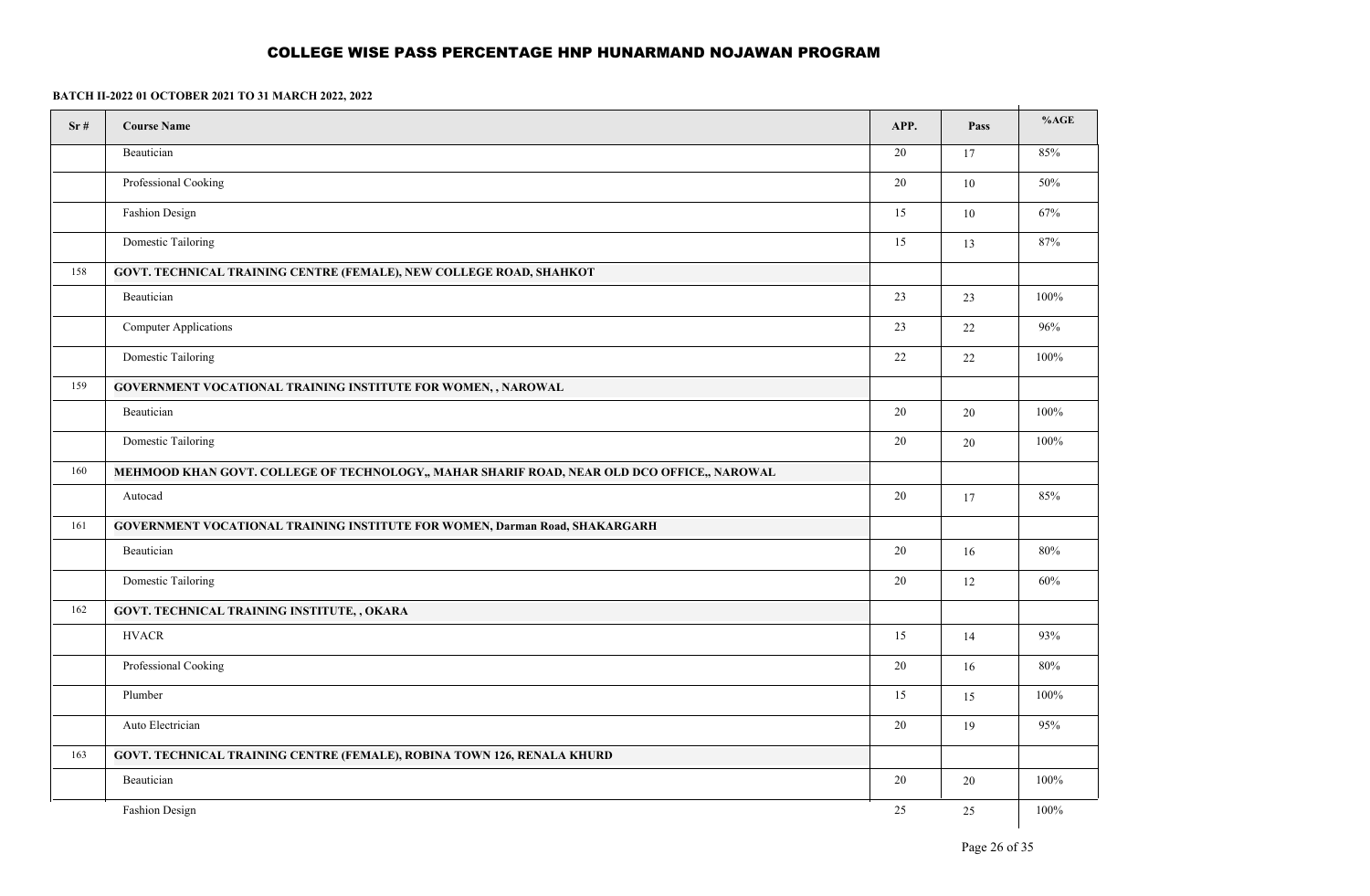| Sr# | <b>Course Name</b>                                                                                         | APP.   | Pass | %AGE |
|-----|------------------------------------------------------------------------------------------------------------|--------|------|------|
| 164 | GOVT. TECHNICAL TRAINING CENTRE (MALE), 30-B HOUSING SCHEME, RENALA KHURD                                  |        |      |      |
|     | <b>Computer Applications</b>                                                                               | 24     | 24   | 100% |
|     | Electrician                                                                                                | $20\,$ | 20   | 100% |
|     | Motor Winder                                                                                               | 15     | 13   | 87%  |
|     | Plumber                                                                                                    | 16     | 13   | 81%  |
| 165 | GOVERNMENT VOCATIONAL TRAINING INSTITUTE FOR WOMEN, BAGHO BAHAR ROAD NEAR RAILWAY FATAK,<br><b>KHANPUR</b> |        |      |      |
|     | Beautician                                                                                                 | $20\,$ | 19   | 95%  |
|     | <b>Computer Applications</b>                                                                               | $20\,$ | 17   | 85%  |
|     | Professional Cooking                                                                                       | $20\,$ | 18   | 90%  |
|     | Domestic Tailoring                                                                                         | 20     | 17   | 85%  |
| 166 | GOVERNMENT VOCATIONAL TRAINING INSTITUTE FOR WOMEN, 87/A Bank Road, LIAQATPUR                              |        |      |      |
|     | Beautician                                                                                                 | 20     | 15   | 75%  |
|     | <b>Computer Applications</b>                                                                               | 20     | 20   | 100% |
|     | Domestic Tailoring                                                                                         | 20     | 16   | 80%  |
| 167 | GOVT COLLEGE OF TECHNOLOGY, , RAHIM YAR KHAN                                                               |        |      |      |
|     | Autocad                                                                                                    | 25     | 25   | 100% |
| 168 | GOVT. TECHNICAL TRAINING CENTRE, , RAHIM YAR KHAN                                                          |        |      |      |
|     | Electrician                                                                                                | 15     | 14   | 93%  |
|     | <b>HVACR</b>                                                                                               | 15     | 15   | 100% |
|     | Motor Cycle Mechanic                                                                                       | 15     | 15   | 100% |
|     | Welder                                                                                                     | 15     | 12   | 80%  |
| 169 | <b>GOVERNMENT VOCATIONAL TRAINING INSTITUTE FOR WOMEN, Kanal Road, SADIQABAD</b>                           |        |      |      |
|     | Beautician                                                                                                 | 25     | 24   | 96%  |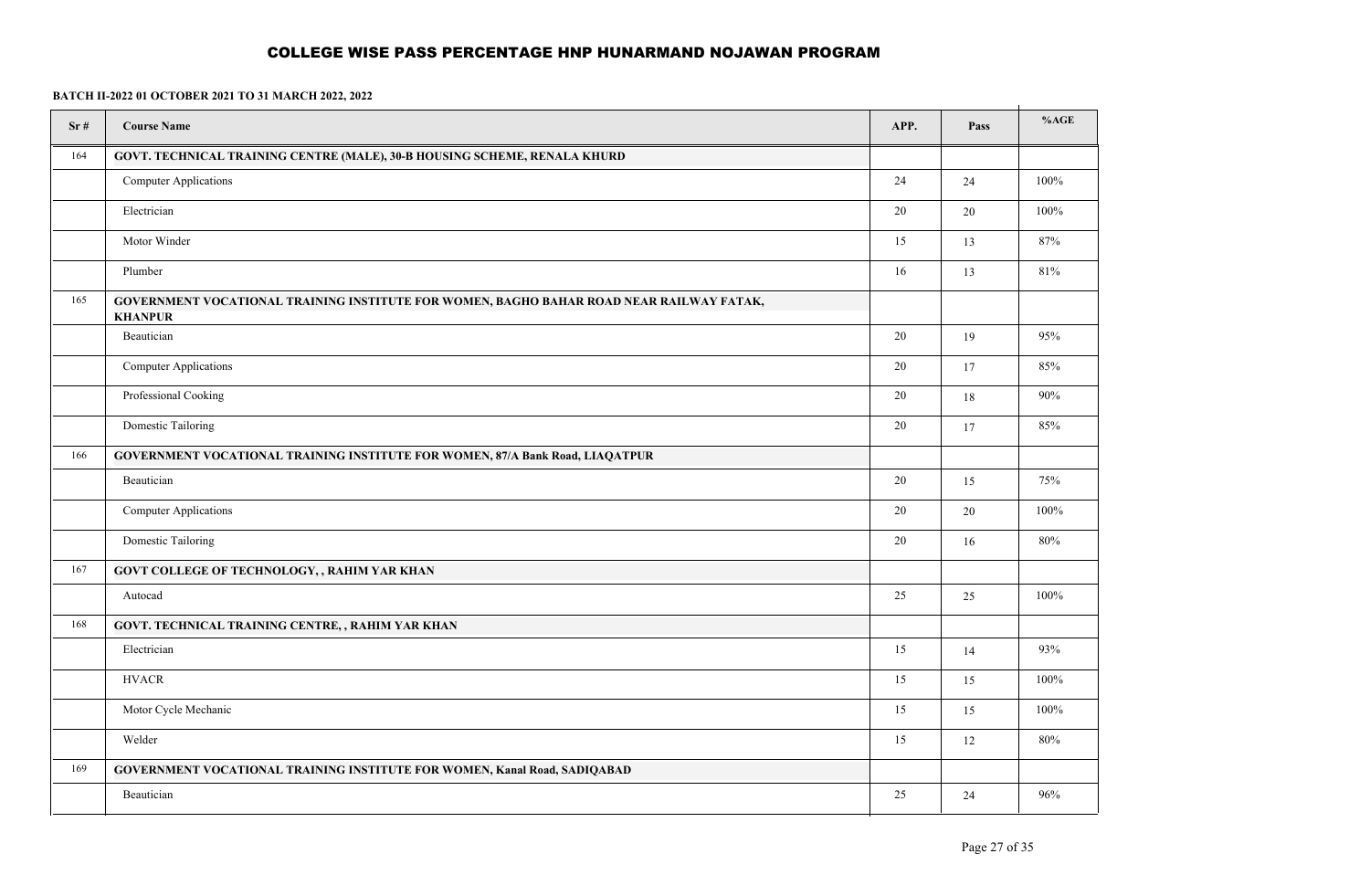| Sr# | <b>Course Name</b>                                                            | APP. | Pass   | %AGE    |
|-----|-------------------------------------------------------------------------------|------|--------|---------|
|     | <b>Computer Applications</b>                                                  | 25   | 21     | 84%     |
|     | Professional Cooking                                                          | 20   | 13     | 65%     |
| 170 | GOVT TECHNICAL TRAINING CENTRE, JAMAL-UD-DIN WALI ROAD,, SADIQABAD            |      |        |         |
|     | Electrician                                                                   | 15   | 14     | 93%     |
|     | Welder                                                                        | 15   | 14     | 93%     |
| 171 | GOVERTNMENT TECHNICAL TRAINING CENTRE, SIDHU WALI ROAD, TRANDA MUHAMMAD PANAH |      |        |         |
|     | Electrician                                                                   | 15   | 14     | 93%     |
|     | Motor Cycle Mechanic                                                          | 15   | 12     | 80%     |
|     | Welder                                                                        | 15   | 13     | 87%     |
| 172 | <b>GOVERNMENT VOCATIONAL TRAINING INSTITUTE FOR WOMAN, ., JAMPUR</b>          |      |        |         |
|     | Beautician                                                                    | 20   | $17\,$ | 85%     |
|     | <b>Computer Applications</b>                                                  | 20   | $20\,$ | $100\%$ |
|     | Domestic Tailoring                                                            | 20   | 20     | $100\%$ |
| 173 | GOVT. TECHNICAL TRAINING CENTRE (MALE), , JAMPUR                              |      |        |         |
|     | <b>Computer Applications</b>                                                  | 20   | $20\,$ | $100\%$ |
|     | Electrician                                                                   | 20   | $20\,$ | $100\%$ |
| 174 | GOVT. VOCATIONAL TRAINING INSTITUTE FOR WOMEN (ABAD), , JAMPUR                |      |        |         |
|     | Beautician                                                                    | 20   | 20     | 100%    |
|     | Web Designing                                                                 | 20   | $20\,$ | 100%    |
|     | Domestic Tailoring                                                            | 20   | 20     | 100%    |
| 175 | GOVT. TECHNICAL TRAINING CENTRE (DMTC),, , KOT MITHAN SHARIF                  |      |        |         |
|     | Electrician                                                                   | 20   | $20\,$ | 100%    |
|     | Plumber                                                                       | 20   | $20\,$ | 100%    |
|     | Civil Surveyor                                                                | 20   | $20\,$ | 100%    |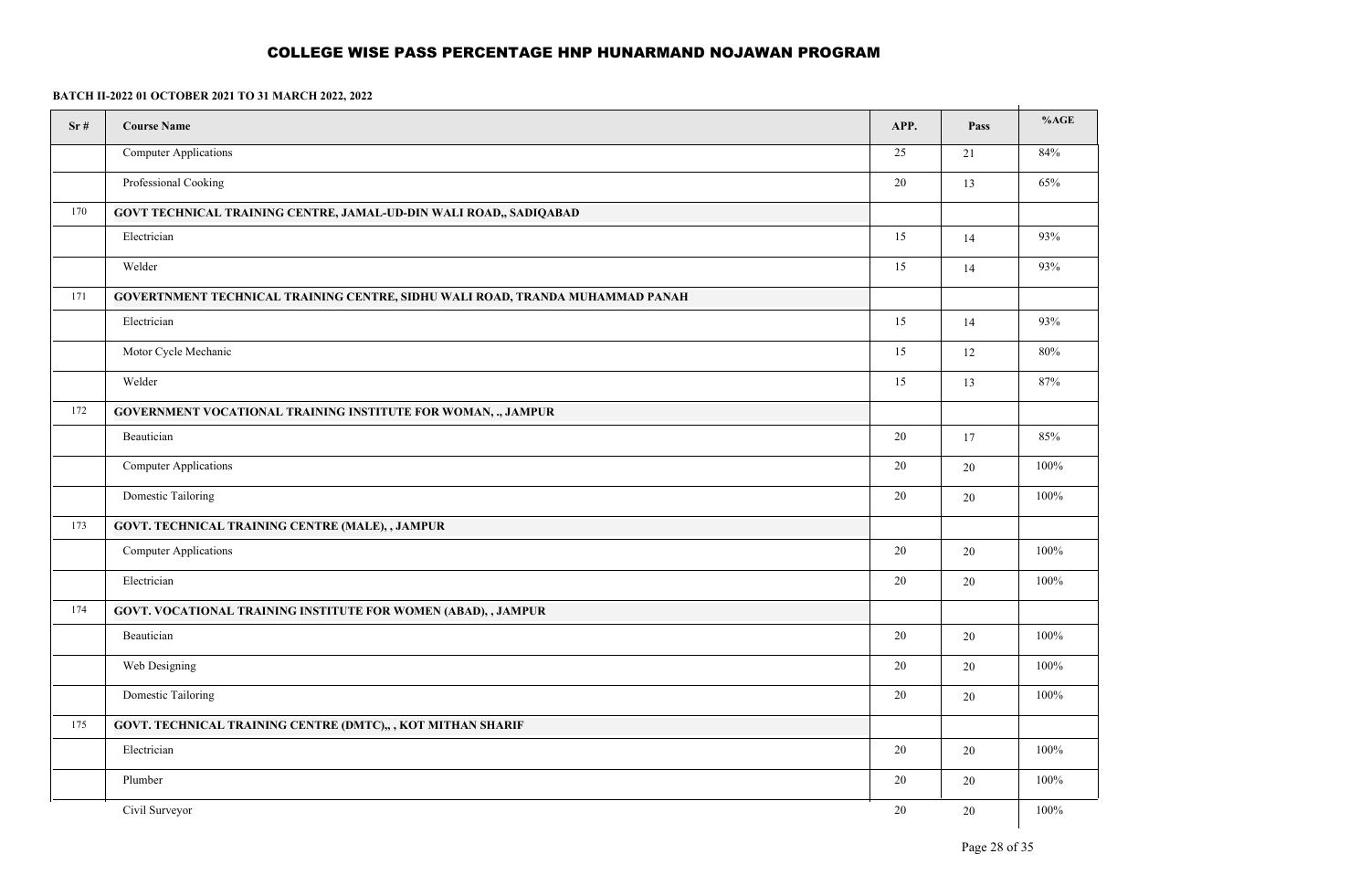| Sr# | <b>Course Name</b>                                                                                          | APP. | Pass | %AGE |
|-----|-------------------------------------------------------------------------------------------------------------|------|------|------|
| 176 | GOVERNMENT VOCATIONAL TRAINING INSTITUTE FOR WOMEN, Atta Abad Colony, RAJANPUR                              |      |      |      |
|     | Beautician                                                                                                  | 20   | 20   | 100% |
| 177 | GOVT. TECHNICAL TRAINING CENTRE (DMTC), FAZILPUR,, RAJANPUR                                                 |      |      |      |
|     | <b>Computer Applications</b>                                                                                | 20   | 18   | 90%  |
|     | Electrician                                                                                                 | 20   | 18   | 90%  |
| 178 | GOVT. TECHNICAL TRAINING CENTRE (MALE), ABAD, RAJANPUR                                                      |      |      |      |
|     | <b>Computer Applications</b>                                                                                | 20   | 20   | 100% |
|     | Electrician                                                                                                 | 20   | 19   | 95%  |
| 179 | <b>GOVT. VOCATIONAL TRAINING INSTITUTE FOR WOMEN, ABAD, RAJANPUR</b>                                        |      |      |      |
|     | Beautician                                                                                                  | 20   | 20   | 100% |
| 180 | <b>GOVERNMENT TECHNICAL TRAINING INSTITUTE, G.T Road, GUJAR KHAN</b>                                        |      |      |      |
|     | Web Designing                                                                                               | 25   | 21   | 84%  |
| 181 | GOVERNMENT TECHNICAL TRAINING CENTRE, MAIN DAULTALA ROAD, RAWALPINDI                                        |      |      |      |
|     | <b>Computer Applications</b>                                                                                | 20   | 20   | 100% |
|     | <b>HVACR</b>                                                                                                | 15   | 13   | 87%  |
| 182 | <b>GOVERNMENT VOCATIONAL TRAINING INSTITUTE FOR WOMEN, 0/635 KARTAR PURA, RAWALPINDI</b>                    |      |      |      |
|     | Beautician                                                                                                  | 25   | 18   | 72%  |
|     | Domestic Tailoring                                                                                          | 20   | 15   | 75%  |
| 183 | <b>GOVT. COLLEGE OF TECHNOLOGY, , RAWALPINDI</b>                                                            |      |      |      |
|     | Professional Cooking                                                                                        | 50   | 50   | 100% |
| 184 | GOVT. TECHNICAL TRAINING CENTRE (MALE), NEAR BANK AL-FALAH KASHMIR ROAD KALLAR SYEDAN,<br><b>RAWALPINDI</b> |      |      |      |
|     | <b>Computer Applications</b>                                                                                | 20   | 19   | 95%  |
|     | Electrician                                                                                                 | 20   | 16   | 80%  |
|     | <b>HVACR</b>                                                                                                | 20   | 17   | 85%  |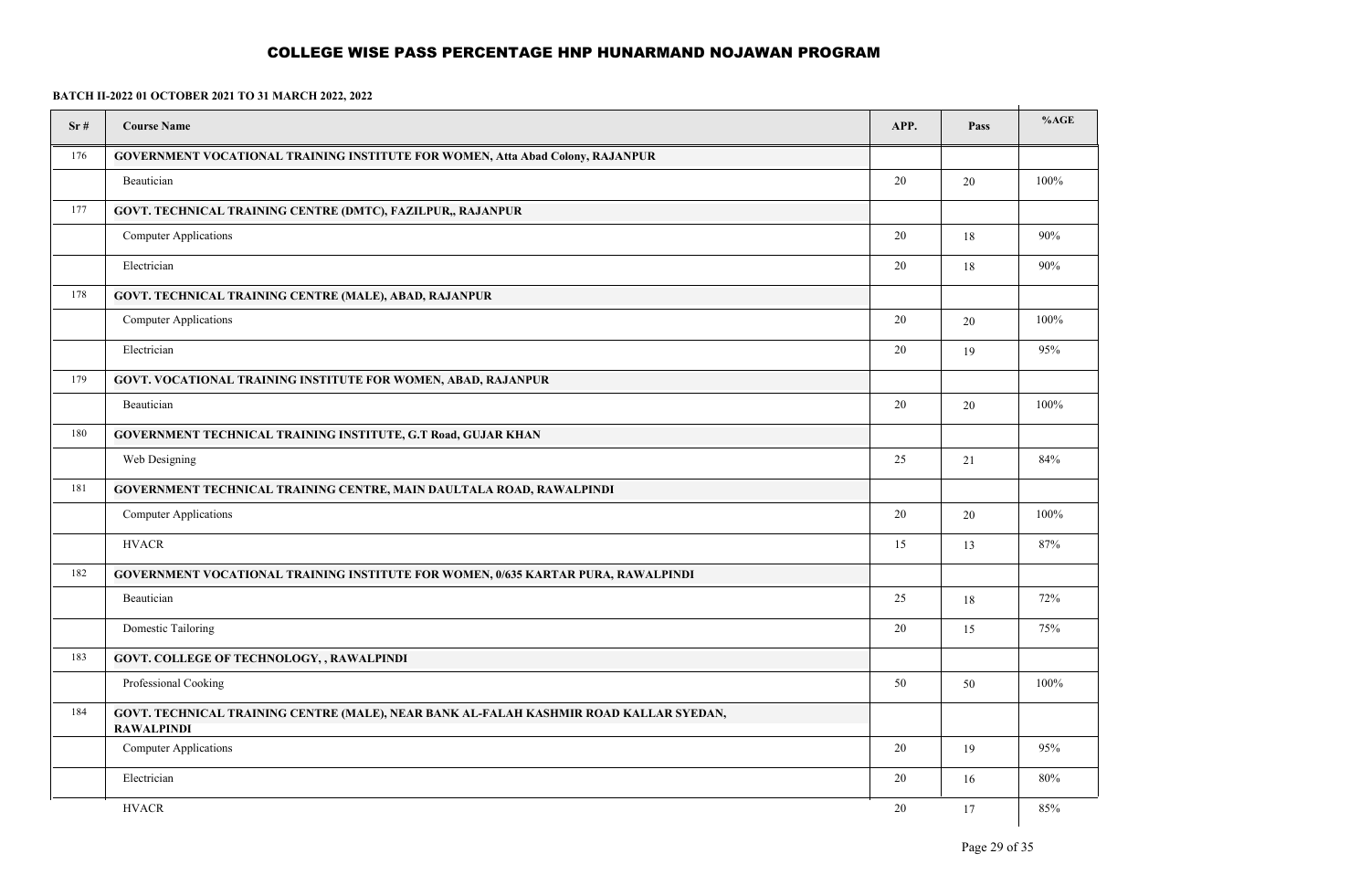| Sr# | <b>Course Name</b>                                                                                                 | APP. | Pass   | %AGE    |
|-----|--------------------------------------------------------------------------------------------------------------------|------|--------|---------|
|     | Plumber                                                                                                            | 15   | 10     | 67%     |
| 185 | GOVT. TECHNICAL TRAINING INSTITUTE, KOHATI BAZAR, RAWALPINDI                                                       |      |        |         |
|     | Autocad                                                                                                            | 25   | 23     | 92%     |
| 186 | <b>GOVERNMENT TECHNICAL TRAINING INSTITUTE, Okanwala Road, CHICHAWATNI</b>                                         |      |        |         |
|     | Auto Mechanic (Petrol)                                                                                             | 31   | 29     | 94%     |
|     | <b>Computer Applications</b>                                                                                       | 53   | 52     | 98%     |
|     | Electrician                                                                                                        | 30   | 29     | 97%     |
|     | <b>HVACR</b>                                                                                                       | 29   | $28\,$ | 97%     |
| 187 | GOVT. VOCATIONAL TRAINING FOR WOMEN, 45, ADDA, OKAN WALA ROAD, CHICHAWATNI                                         |      |        |         |
|     | Beautician                                                                                                         | 27   | $27\,$ | 100%    |
|     | <b>Computer Applications</b>                                                                                       | 27   | 27     | 100%    |
|     | Domestic Tailoring                                                                                                 | 34   | 34     | $100\%$ |
| 188 | GOVERNMENT TECHNICAL TRAINING INSTITUTE, Ahmad Murad Road, SAHIWAL                                                 |      |        |         |
|     | <b>HVACR</b>                                                                                                       | 39   | 34     | 87%     |
|     | Motor Cycle Mechanic                                                                                               | 39   | 35     | 90%     |
|     | Ups Repair And Maintenance                                                                                         | 39   | 35     | 90%     |
| 189 | GOVERNMENT TECHNICAL TRAINING INSTITUTE, OLD HARAPPA ROAD, SAHIWAL                                                 |      |        |         |
|     | <b>Computer Applications</b>                                                                                       | 35   | 35     | 100%    |
|     | Mobile Phone Repairing                                                                                             | 35   | 32     | 91%     |
| 190 | GOVERNMENT VOCATIONAL TRAINING INSTITUTE FOR WOMEN, NAI ABADI NEAR GOVT. URBAN AREA HIGH<br><b>SCHOOL, SAHIWAL</b> |      |        |         |
|     | Beautician                                                                                                         | 68   | 68     | 100%    |
|     | <b>Computer Applications</b>                                                                                       | 33   | 33     | $100\%$ |
|     | Domestic Tailoring                                                                                                 | 34   | 34     | 100%    |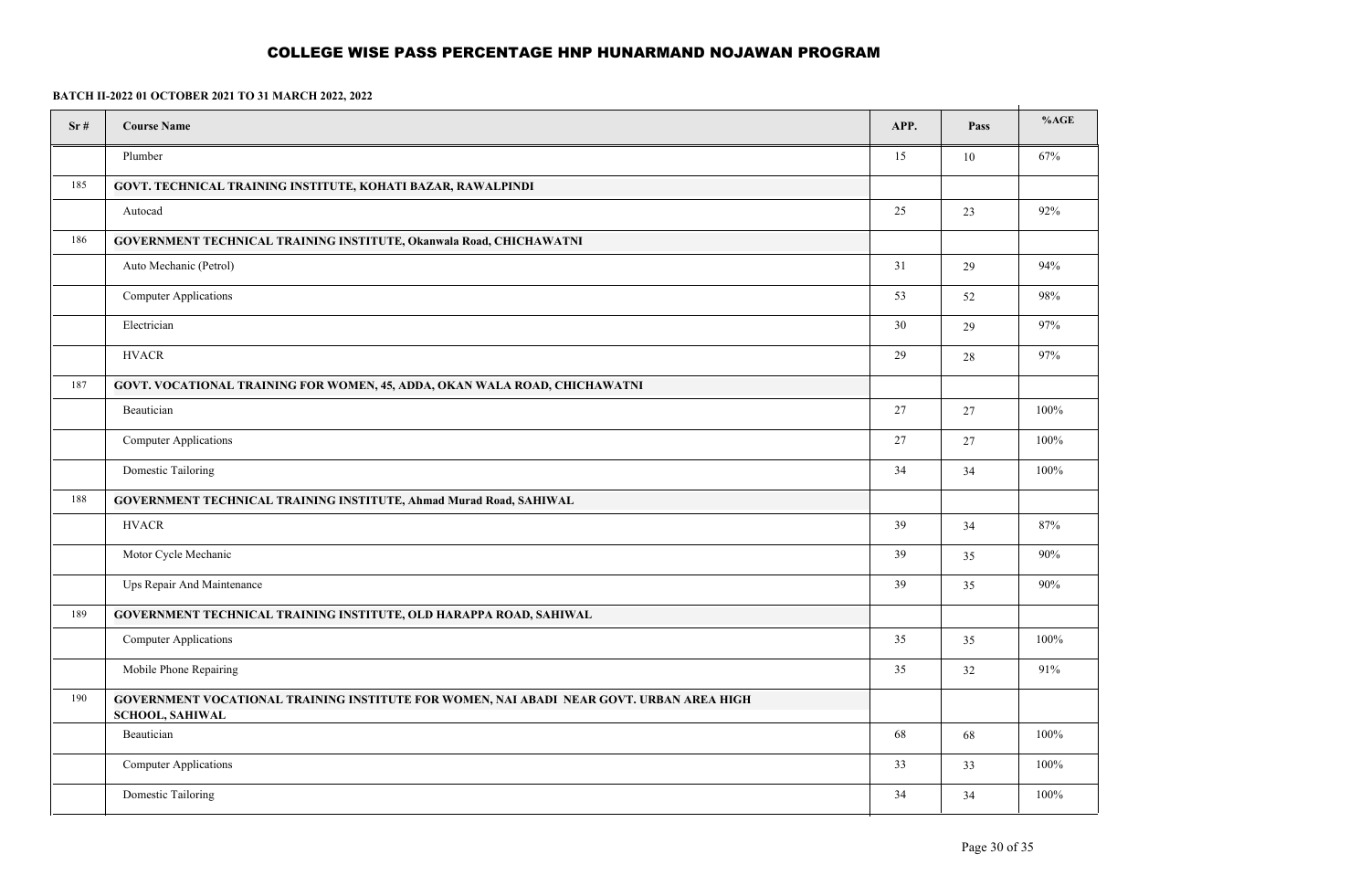| Sr# | <b>Course Name</b>                                                           | APP. | Pass | %AGE |
|-----|------------------------------------------------------------------------------|------|------|------|
| 191 | GOVT. COLLEGE OF TECHNOLOGY FOR WOMEN, FAREEDIA PARK, KARBLA ROAD,, SAHIWAL  |      |      |      |
|     | Beautician                                                                   | 25   | 19   | 76%  |
|     | Professional Cooking                                                         | 25   | 15   | 60%  |
|     | Domestic Tailoring                                                           | 25   | 19   | 76%  |
| 192 | GOVERNMENT VOCATIONAL TRAINING INSTITUTE FOR WOMEN, , BHALWAL                |      |      |      |
|     | Beautician                                                                   | 20   | 20   | 100% |
|     | <b>Computer Applications</b>                                                 | 20   | 20   | 100% |
|     | Domestic Tailoring                                                           | 20   | 20   | 100% |
| 193 | GOVERNMENT TECHNICAL TRAINING INSTITUTE, 47 NB, SARGODHA                     |      |      |      |
|     | Professional Cooking                                                         | 20   | 18   | 90%  |
|     | Autocad                                                                      | 20   | 15   | 75%  |
| 194 | <b>GOVERNMENT TECHNICAL TRAINING INSTITUTE, Sillanwali Road, SARGODHA</b>    |      |      |      |
|     | Plumber                                                                      | 20   | 16   | 80%  |
|     | Web Designing                                                                | 20   | 17   | 85%  |
| 195 | <b>GOVERNMENT VOCATIONAL TRAINING INSTITUTE FOR WOMEN, Block13, SARGODHA</b> |      |      |      |
|     | Beautician                                                                   | 50   | 49   | 98%  |
|     | Professional Cooking                                                         | 20   | 18   | 90%  |
|     | Domestic Tailoring                                                           | 50   | 47   | 94%  |
| 196 | GOVERNMENT VOCATIONAL TRAINING INSTITUTE FOR WOMEN, Shahpur Sadar, SARGODHA  |      |      |      |
|     | Beautician                                                                   | 20   | 20   | 100% |
|     | <b>Domestic Tailoring</b>                                                    | 20   | 18   | 90%  |
| 197 | GOVT TECHNICAL TRAINING INSTITUE, BHALWAL, SARGODHA                          |      |      |      |
|     | Civil Surveyor                                                               | 20   | 17   | 85%  |
| 198 | GOVT. TECHNICAL TRAINING INSTITUTE, BHERA, SARGODHA                          |      |      |      |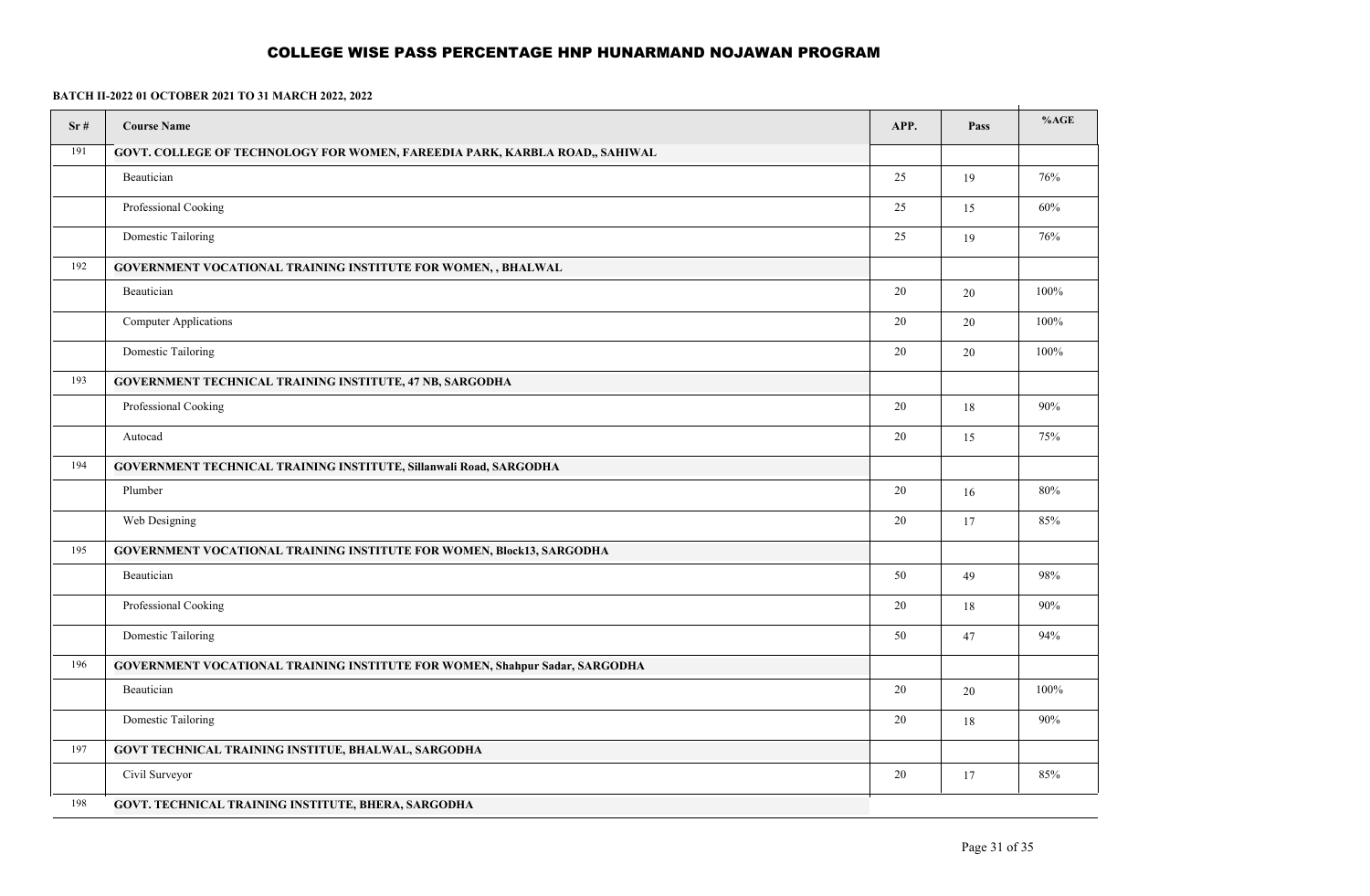| Sr# | <b>Course Name</b>                                                                                                 | APP.   | Pass | %AGE |
|-----|--------------------------------------------------------------------------------------------------------------------|--------|------|------|
|     | Computer Applications                                                                                              | $20\,$ | 15   | 75%  |
| 199 | GOVERNMENT VOCATIONAL TRAINING INSTITUTE FOR WOMEN, Ali Akbar Road Chowk Abbas Amamia Colony,<br><b>FEROZEWALA</b> |        |      |      |
|     | Beautician                                                                                                         | 30     | 30   | 100% |
|     | <b>Computer Applications</b>                                                                                       | 15     | 15   | 100% |
|     | Domestic Tailoring                                                                                                 | 15     | 14   | 93%  |
| 200 | GOVT. TECHNICAL TRAINING CENTRE (DMTC), , MANANWALA                                                                |        |      |      |
|     | Computer Applications                                                                                              | 30     | 30   | 100% |
|     | Electrician                                                                                                        | 15     | 15   | 100% |
|     | Welder                                                                                                             | 15     | 15   | 100% |
|     | Autocad                                                                                                            | 30     | 30   | 100% |
| 201 | GOVERNMENT TECHNICAL TRAINING CENTRE (FEMALE), OLD POLICE STATION ROAD, SAFDARABAD                                 |        |      |      |
|     | Beautician                                                                                                         | 25     | 22   | 88%  |
|     | <b>Computer Applications</b>                                                                                       | 15     | 15   | 100% |
|     | Domestic Tailoring                                                                                                 | 15     | 12   | 80%  |
| 202 | GOVT. TECHNICAL TRAINING CENTRE (MALE), BOTTER MARKET, SAFDARABAD                                                  |        |      |      |
|     | <b>Computer Applications</b>                                                                                       | 25     | 24   | 96%  |
|     | Solar Photovoltaic (PV) Systems for Power Generation                                                               | 15     | 13   | 87%  |
| 203 | GOVERNMENT TECHNICAL TRAINING INSTITUTE, Hiran Minar Road, SHEIKHUPURA                                             |        |      |      |
|     | <b>Computer Applications</b>                                                                                       | 25     | 25   | 100% |
|     | Motor Cycle Mechanic                                                                                               | 20     | 17   | 85%  |
|     | Solar Photovoltaic (PV) Systems for Power Generation                                                               | 20     | 16   | 80%  |
| 204 | <b>GOVERNMENT VOCATIONAL TRAINING INSTITUTE FOR WOMEN, AKBER BAZAR, SHEIKHUPURA</b>                                |        |      |      |
|     | Beautician                                                                                                         | 50     | 48   | 96%  |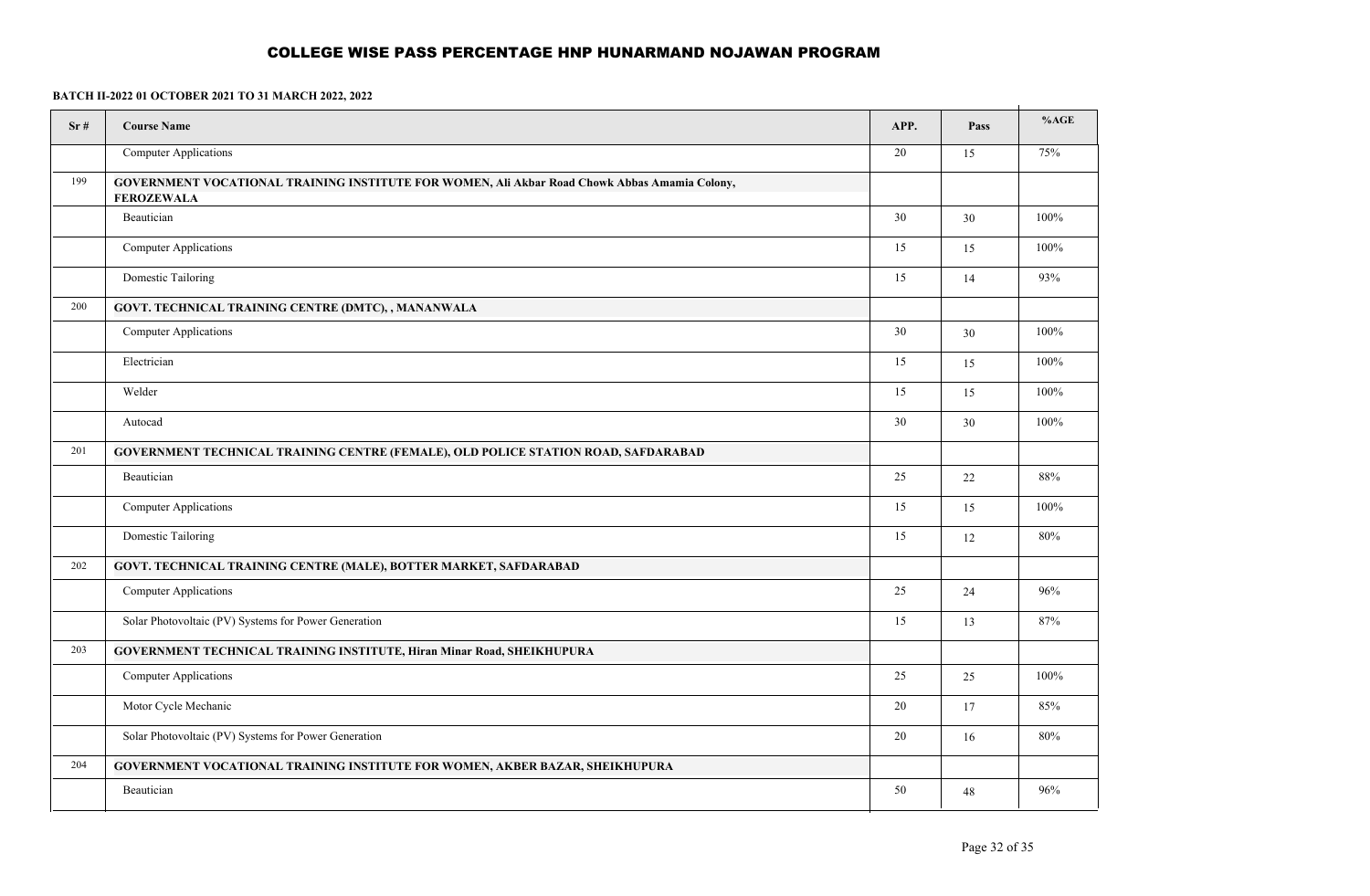| Sr# | <b>Course Name</b>                                                                                                  | APP. | Pass | %AGE   |
|-----|---------------------------------------------------------------------------------------------------------------------|------|------|--------|
|     | Computer Applications                                                                                               | 25   | 24   | $96\%$ |
|     | Domestic Tailoring                                                                                                  | 25   | 16   | 64%    |
| 205 | GOVT. TECHNICAL TRAINING CENTRE (FEMALE), MURIDKE, SHEIKHUPURA                                                      |      |      |        |
|     | Beautician                                                                                                          | 15   | 15   | 100%   |
|     | Computer Applications                                                                                               | 16   | 16   | 100%   |
|     | Machine Embroidery                                                                                                  | 15   | 15   | 100%   |
|     | <b>Domestic Tailoring</b>                                                                                           | 15   | 15   | 100%   |
| 206 | GOVT. TECHNICAL TRAINING CENTRE (MALE), 14-SULTAN PARK NEAR RAILWAY CROSSING, NAROWAL ROAD,<br>MURIDKE, SHEIKHUPURA |      |      |        |
|     | <b>Computer Applications</b>                                                                                        | 20   | 17   | 85%    |
|     | Electrician                                                                                                         | 15   | 12   | 80%    |
|     | <b>HVACR</b>                                                                                                        | 15   | 11   | 73%    |
| 207 | <b>GOVERNMENT VOCATIONAL TRAINING INSTITUTE FOR WOMEN, , DASKA</b>                                                  |      |      |        |
|     | Beautician                                                                                                          | 20   | 19   | 95%    |
|     | Domestic Tailoring                                                                                                  | 20   | 20   | 100%   |
| 208 | <b>GOVERNMENT VOCATIONAL TRAINING INSTITUTE FOR WOMEN, Mohallah Inayat Pura, PASRUR</b>                             |      |      |        |
|     | Beautician                                                                                                          | 15   | 15   | 100%   |
|     | Computer Applications                                                                                               | 15   | 15   | 100%   |
|     | <b>Domestic Tailoring</b>                                                                                           | 15   | 15   | 100%   |
| 209 | <b>GOVT. TECHNICAL TRAINING CENTRE,,, PASRUR</b>                                                                    |      |      |        |
|     | Auto Mechanic (Petrol)                                                                                              | 15   | 10   | 67%    |
|     | Electrician                                                                                                         | 20   | 18   | $90\%$ |
|     | Plumber                                                                                                             | 15   | 14   | 93%    |
| 210 | GOVERNMENT TECHNICAL TRAINING CENTRE (FEMALE), NEAR GOVT.COLLEGE FOR WOMEN DASKA ROAD<br><b>SAMBRIAL, SIALKOT</b>   |      |      |        |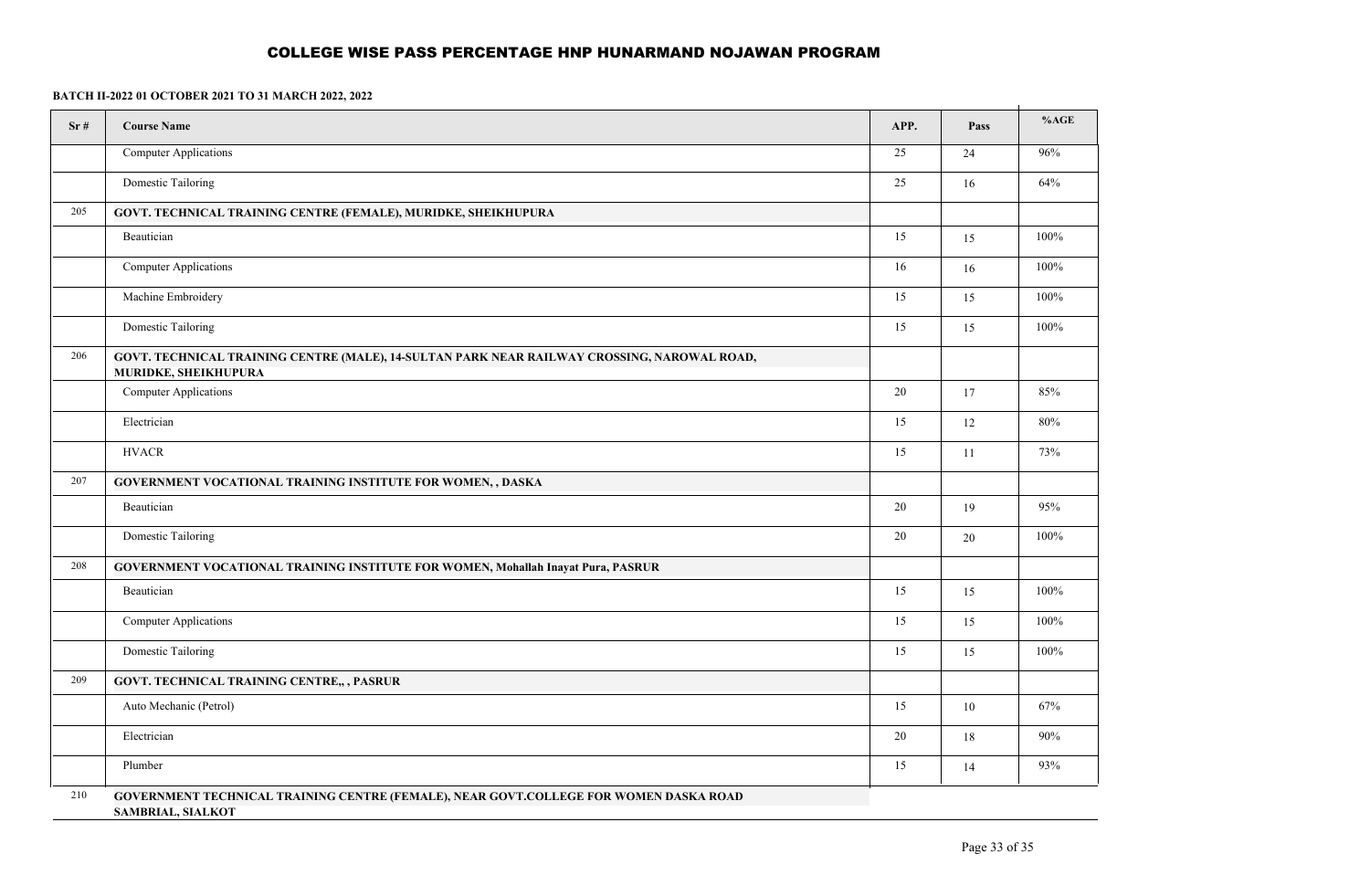| Sr# | <b>Course Name</b>                                                                                                         | APP. | Pass   | %AGE    |
|-----|----------------------------------------------------------------------------------------------------------------------------|------|--------|---------|
|     | Beautician                                                                                                                 | 15   | 14     | 93%     |
|     | Domestic Tailoring                                                                                                         | 15   | 14     | 93%     |
| 211 | <b>GOVERNMENT VOCATIONAL TRAINING INSTITUTE FOR WOMEN, PARIS ROAD, SIALKOT</b>                                             |      |        |         |
|     | Beautician                                                                                                                 | 35   | 35     | $100\%$ |
|     | Professional Cooking                                                                                                       | 33   | 33     | 100%    |
| 212 | <b>GOVT COLLEGE OF TECHNOLOGY, PARIS ROAD, SIALKOT</b>                                                                     |      |        |         |
|     | <b>Computer Applications</b>                                                                                               | 25   | 23     | $92\%$  |
|     | Auto Electrician                                                                                                           | 25   | 21     | 84%     |
|     | Quantity Surveyor                                                                                                          | 25   | 23     | 92%     |
| 213 | GOVT. TECHNICAL TRAINING CENTRE (MALE), OPP. FOOD PALACE, BUCHAR KHANA ROAD SAMBRIAL, SIALKOT                              |      |        |         |
|     | Electrician                                                                                                                | 15   | 11     | 73%     |
|     | <b>HVACR</b>                                                                                                               | 15   | 15     | 100%    |
|     | Plumber                                                                                                                    | 15   | 11     | 73%     |
| 214 | GOVERNMENT VOCATIONAL TRAINING INSTITUTE FOR WOMEN, NEAR ISLAMIYA GROUND CHOWAK KACHHA,<br><b>GOJRA</b>                    |      |        |         |
|     | Beautician                                                                                                                 | 50   | 43     | 86%     |
|     | <b>Computer Applications</b>                                                                                               | 50   | 48     | 96%     |
|     | <b>Domestic Tailoring</b>                                                                                                  | 50   | 35     | 70%     |
| 215 | <b>GOVERNMENT VOCATIONAL TRAINING INSTITUTE FOR WOMEN, ., KAMALIA</b>                                                      |      |        |         |
|     | Beautician                                                                                                                 | 20   | 18     | 90%     |
|     | Computer Applications                                                                                                      | 25   | $18\,$ | 72%     |
|     | <b>Domestic Tailoring</b>                                                                                                  | 25   | $22\,$ | $88\%$  |
| 216 | GOVERNMENT VOCATIONAL TRAINING INSTITUTE FOR WOMEN, NEAR DISTRICT EDUCATION (MEN) AKAL WALA<br><b>ROAD, TOBA TEK SINGH</b> |      |        |         |
|     | Beautician                                                                                                                 | 50   | 32     | 64%     |